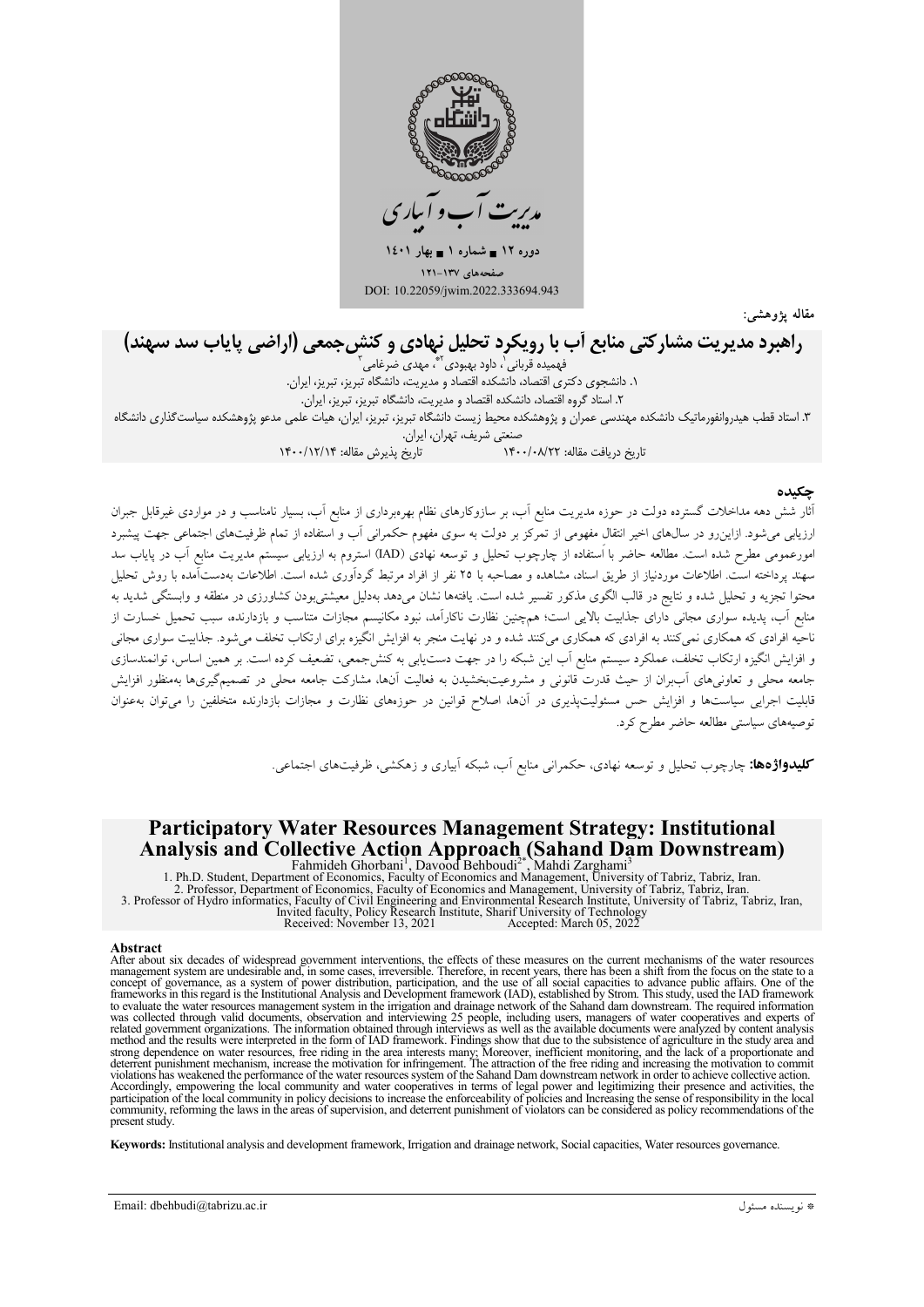مقدمه

استفادهشده یا ماهیان صیدشده توسط یکی از استفادهکنندگان، دیگر در دسترس سایرین نخواهند بود. لذا موانع و هزینههای بالای مستثنیکردن برخی منتفعان مشخصهای است که میان منابع مشاع و کالاهای عمومی مشترک است و خارج شدن واحدهای استفادهشده از منبع مشترک از دسترس دیگران، ویژگی مشترک آنها با کالاهای خصوصي بهشمار مي رود (Ostrom, 2005).

وقتی بهرهبرداری از یک منبع مشترک، منافع زیادی دارد و قواعد نهادی، روش برداشت از آن را محدود نکرده است عملاً موقعیتی همانند شرایط دسترسی آزاد ایجاد میشود و افراد انگیزهای قوی برای برداشت هرچه بیش تر از آن منبع را ییدا می کنند به نحویکه در نهایت به ازدحام، استفاده بیش از حد و در نهایت به انقراض و ویرانی خود منبع منجر خواهد شد. Hardin (1968) بر این باور بود که چنین سیستمهایی بهطور حتم با نابودی مواجه خواهند شد و این مسأله از نظر او یک تراژدی است. طبق «تز عدم نقشآفرینی»<sup>،</sup>– که مي توان آن را به Olson (1965) منسوب كرد– تا وقتى كه تعداد افراد در یک گروه (مصرفکننده و بهرهبردار) بسیار اندک نباشد و تا وقتیکه فشار قانون یا هر ابزار دیگری افراد را مجبور به رعایت منافع عمومی نکند، کسانی که بر مبنای منافع شخصی تصمیم میگیرند، در جهت منافع عمومی و گروهي عمل نخواهند كرد.

همانطور که اشاره شد، بهخاطر سختبودن استثناکردن منتفعان، مسأله سوارى مجانى خطرى بالقوه در مقابل هر نوع تلاشی برای کاهش برداشت و بهبود پیامدهای بلندمدت حاصل از استفاده از منبع مشترک خواهد بود. درحالی که اگر بهرهبرداران میتوانستند راهی برای هماهنگی فعالیتها و برداشتهایشان بیابند، چنین وضعی پیش نمی<mark>آمد.</mark> استفادهکنندگان مشترک از منبع اغلب با مسائل زیاد دیگری از قبیل نقل و انتقال قانونی، مسائل فنی، مسائل مربوط به نحوه برداشت از منبع و مسأله حفظ و نگهداری ( Ostrom et

آب کشاورزی بهعنوان یک منبع مشترک'، مانند سایر منابع طبیعی دارای ویژگی غیرقابل تخصیصبودن است، به این معنی که همگان به آن دسترسی داشته و محدودکردن دسترسی افراد به آن امری دشوار است. از سوی دیگر آب برخلاف سایر کالاهای عمومی، رقابتپذیر نیز میباشد یعنی استفاده افراد منجر به کاهش مقدار آن برای دیگران میشود. در واقع در بین چهار گروه اصلی کالایی (کالاهای عوارضی یا باشگاهی، کالاهای خصوصی، کالاهای عمومی و منابع مشترک)، کالاهایی که بهعنوان کالاهای عمومی تصور می شوند، منافعی کاهش،ناپذیر دارند که بسیاری از مردم میتوانند بهطور همزمان از آنها منتفع شوند، درحالیکه محرومکردن آنها از کسب این منافع بسیار دشوار است. امنیت یک کالای عمومی است، زیرا برخورداری یک فرد از امنیت چیزی از منافع دیگران نمیکاهد. منابع مشترک منافعی عاید میکنند که محرومکردن منتفعان از آن سخت است، اما استفاده هر فرد از یک منبع طبیعی، واحدهایی از آن منبع را Ostrom *et al.*, 1994; Aggarwal & Dupont, ) میکاهد 1999). وقتی که ماهیگیری یک تن ماهی صید میکند، آن ماهیها دیگر برای سایر ماهیگیران در دسترس و قابل صید دوباره نخواهد بود. این خصوصیت برخی کالاهای عمومی از جمله آب کشاورزی اگر دسترسی آزاد<sup>۲</sup> باشد، منجر به استفاده بیش از حد از منبع یا بهعبارتی ظهور پدیده سواری مجاني <sup>۳</sup> مي¢ود (Ostrom, 2000). يک درياچه، معدن، حجم مخزن سد، حوضچه ماهیگیری، جنگل، اینترنت یا لایه هوایی استراتوسفر، نمونههایی از یک منبع مشترک شامل منبع طبیعی یا مصنوعی (انسان ساخت) است که استثناکردن  $Ostrom$  a) یا محدودکردن کاربران از آن بسیار سخت است al., 1994). مصرفکردن واحدهایی از منابع مانند آب، ماهی یا درختان توسط یک فرد، آن واحدها را از شمار واحدهای در دسترس دیگران خارج میکند. بنابراین درختان

مدیریت آب و آباری دوره ۱۲ ∎ شماره ۱ ∎ بهار ۱٤۰۱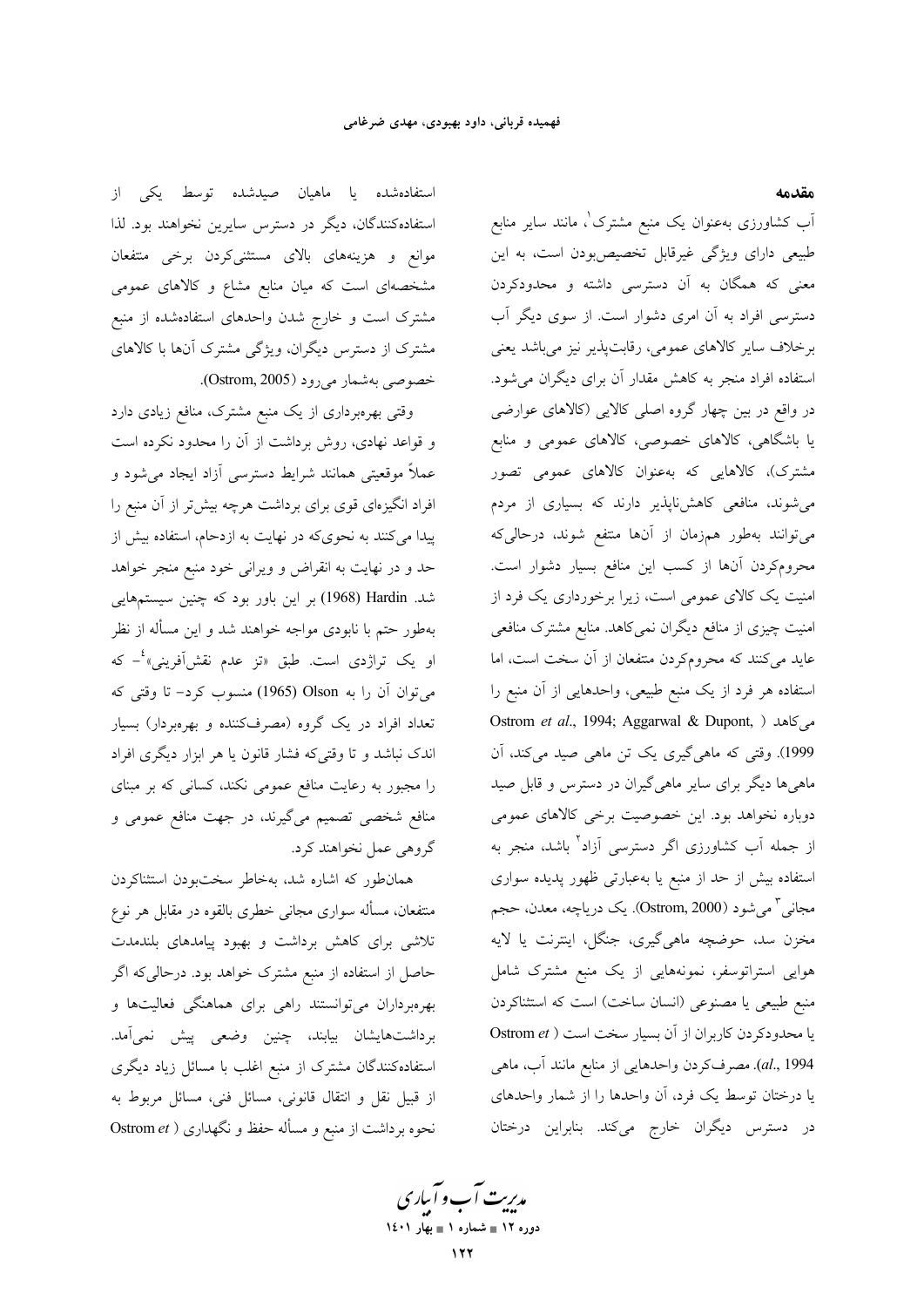al., 1994) مواجه هستند. البته بايد توجه داشت كه ميزان نقش|َفرینی بهرهبرداران تنها به نحوه استحصال آب بستگی ندارد و قدرت و اختیار بهرهبرداران تحت تأثیر عوامل مختلفی می تواند متغیر باشد. بهعبارت دیگر، ممکن است در اراضي پاياب دو شبکه مدرن که شرايط فيزيکي و زيرساخت بهرهبرداری آب نسبتاً مشابهی دارند، تفاوتهای زیادی از جنبه میزان قدرت و نقشآفرینی دولت و بهرهبرداران و نظام بهرهبرداری آب وجود داشته باشد که وابسته به شرایط جغرافیایی، اجتماعی، سیاسی و اقتصادی دو منطقه در بازهای تاريخي است (Talebi & Mirnezami, 2020).

در دهههای اخیر، یکی از رایجترین راهحلهای کاستن از مشکلات مربوط به کمآبی، بهویژه در حوزه آبهای سطحی، ساخت سدها بهشمار میرود؛ سدها مزایا و معایب مختلفی دارند، عمدهترین مزایای سدها عبارتند از تأمین آب، تولید انرژی، کنترل سیلاب، پرورش ماهی در مخزن، توسعه مناطق تفریحی و توریستی و … . در مقابل اختلال در رژیم طبیعی رودخانه، اختلال در رژیم طبیعی انتقال رسوبات در رودخانه، اختلال در زیستبومهای گیاهی و جانوری، افزایش تبخیر سطحی و ... از معایب عمده سدها بهشمار میرود ( Parliamentary Research Center, 2017). علاوه بر این توجه به مسائل اجتماعی و اقتصادی در کنار مسائل فنی در مدیریت سدها یکی از مهم ترین راهکارهای استفاده بهینه از منابع آب است که متأسفانه در اغلب مواردی که در کشور به شکست مديريت سدها منجر شده، اين مورد مغفول مانده است. در واقع نقش جامعه محلي بهعنوان بهرهبرداران اصلى اين منابع، نادیده گرفته شده است. طی دهههای اخیر یافتههای Ostrom, 2000; Dietz et al., 2003; ) فيژوهش گران Wynne, 1989; Gordillo & Andersson, 2004; Oakerson, 1981; Anderson, 2002, 2004; Gibson & Anderson, 2005) در زمینه منابع مشترک حاکی از آن

است که بهرهبرداران و جامعه محلی بهترین گزینه برای مدیریت این منابع بوده و در صورت واگذاری این امر به آنها، میتوان از منابع مشترک بهصورت پایدار بهرهبرداری کرد. نتایج حاصل از مطالعاتی که به آنها اشاره شد، کنش جمعی° را بهعنوان سیستمی که منتهی به استفاده پایدار از منابع مشترک میشود، مطرح کردهاند. از سال ۱۹۵۰ که استروم مطالعات خود را در زمینه منابع مشترک، در منابع آب آمریکا آغاز کرد تاکنون مطالعات گستردهای در سراسر جهان بر روی سیستمهای منابع طبیعی که بهصورت پایدار بهرهبرداری میشوند، انجام گرفته که همگی تأییدکننده الگوی ارائهشده توسط وی هستند.

در این قسمت به برخی از مطالعاتی که طی سالهای اخیر در این زمینه انجامشده اشاره میشود. Chowdery & Behera (2021) در مطالعهای با استفاده از الگوی استروم و دادههای کیفی از سه مخزن آب چندمنظوره، به بررسی پویایی نهادی و مدیریت منابع آب در بنگال غربی در هند پرداختهاند، نتایج نشان میدهد که تصمیمهای مدیریتی در سطح محلی به نفع تعداد کمی از اعضای با نفوذ جوامع محلی بوده و تعداد زیادی از خانوارهای فقیر را از استفاده از منابع محروم کرده است و این امر باعث شده نهادهای محلي بي|ثر شوند. Gabriella & Nathan (2021) در مطالعهای با عنوان «درسهایی از حکمرانی محلی و تلاشهای اقدام مشترک برای مدیریت برداشت آب آبیاری در کانزاس» به مقایسه چهار برنامه مدیریت منابع آب با استفاده از الگوی استروم پرداختهاند، این مطالعه چالش های قابل ملاحظهای که تلاش های کنش جمعی برای مدیریت آب در آمریکا با آن روبهرو است را برجسته می کند و نشان می دهد مشارکت دادن بهرهبرداران در روند شكل گيري برنامهها، سبب افزايش احتمال موفقيت آن خواهدبود. .Ranial et al (2020) در مطالعهای به بررسی بحران کمبود آب در منطقه مهدیای تونس پرداختهاند. این

مدیرت آب و آباری ۔<br>دورہ ۱۲ ∎ شمارہ ۱ ∎ بھار ۱٤۰۱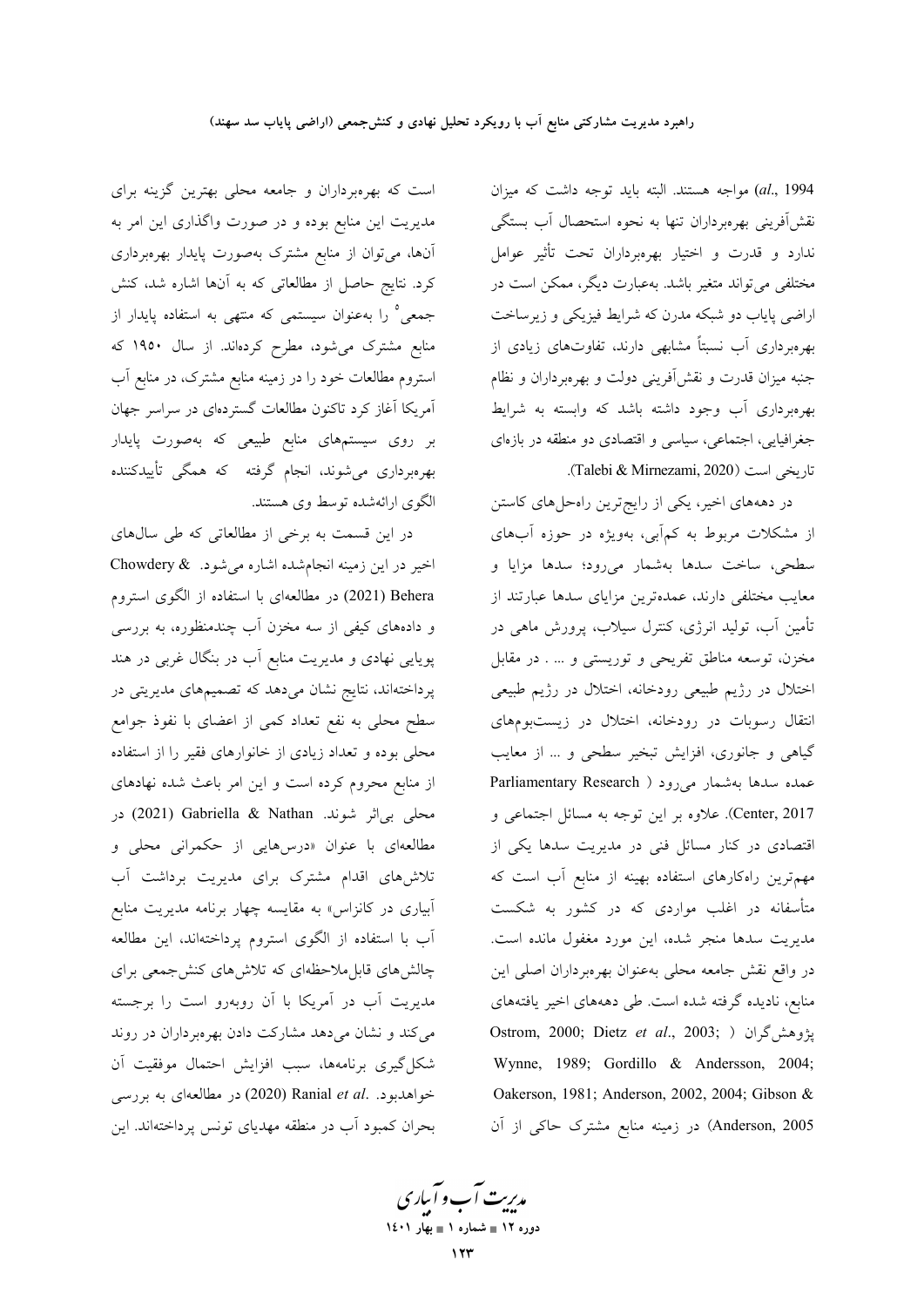در طراحی نهادی صحیح سازمانهای مرتبط با منابع آب میداند که می تواند به نفع کنشجمعی و مدیریت توسط كشاورزان باشد. Talebi & Mirnezami (2020) در مطالعهای تحت عنوان «گذار از مجنزدگی: بررسی شکل گیری و تداوم یک نظام خودتنظیمگر»، با استفاده از الگوی استروم، نظام بهرهبرداری از منابع آب در دو حوزه: روستای مجن بهعنوان نمونه موفق در شکل گیری کنش جمعی و دشت ورامین بهعنوان نمونه ناموفق در این مورد، مقایسه و نتایج را مورد تجزیه و تحلیل قرار دادهاند. با بررسی دو مطالعه موردی مجن و ورامین، مشخص شد که مجن تا حد بسیار زیادی با چارچوب اشارهشده در الگوی استروم مطابقت داشته ولى وضعيت ورامين شكافهاى عمیقی با آنچه استروم در مدل خود با عنوان کنشجمعی اشاره کرده است، دارد. بنابراین میتوان گفت شکل گیری کنش جمعی تأثیر قابلتوجهی در بهرهبرداری پایدار از منابع آب دارد. اما این به معنی وجود الگوی منحصربهفردی که بتوان برای همه جوامع از آن استفاده کرد، نیست؛ بلکه هر سیستمی باید با توجه به شرایط و ویژگیهای ذاتی اش، الگوی خاص خود را ایجاد نماید.

با بررسی مطالعات مختلف در خصوص حکمرانی و مدیریت منابع مشترک، برای مدیریت این منابع سه روش؛ مدیریت دولتی، خصوصی و خودسازمانی یا کنشجمعی مطرح شده است (Khabbaz Rahimi et al., 2015). در مديريت دولتی، دولت متصدی حفظ و حراست از منابع شامل سرمایهگذاری، مراقبت از سیستم و کنترل امور است (Schumann, 2002). اما بەدلیل هزینههای زیاد جمع آوری اطلاعات و کمبود ابزارهای کنترل، اغلب ممکن است نظارت کارآمد نباشد. از اینرو، برخی از مطالعات، خصوصی سازی را بهعنوان گزینه مناسبی برای مديريت منابع مشترك مطرح كردهاند (Prasad, 2008). لیکن در بیش تر موارد خصوصی سازی به دلایل مختلفی

منطقه رشد سریع شهری را همراه با توسعه کشاورزی، صنعتی و گردشگری تجربه کرده است، اما همچنان از نظر اقتصادي- اجتماعي جزو محرومترين مناطق تونس است. هدف اصلی این مطالعه تجزیه و تحلیل دادههای هیدرولوژیکی و کنار هم قراردادن مدل مدیریت آبخوان منطقه مهدیا با الگوی استروم است. به این منظور از سیستم اطلاعات جغرافیایی (GIS)، ابزار سنجش از دور و الگوی IAD برای بررسی امکان برقراری اقدام جمعی موفق استفاده شده است. نتایج نشان میدهد که کمبود آب یکی از محدودیتهای اصلی در توسعه اقتصادی-اجتماعی است و عمده مشکلات بهدلیل شرایط آب وهوایی و مدیریت نادرست منابع آب ایجاد شده است. کمبود آب در این منطقه منجر به وضعیت بهرهبرداری بیش از حد از آبهای زیرزمینی شده است. علاوه بر این، رژیم فعلی مدیریت آب با در نظرگرفتن شرایط محققنشده اقدام جمعی، به افزایش فشار بر منابع آب زیرزمینی منجر میشود. بنابراین، سیاستهای کارآمد مدیریت آب باید بهمنظور تأمین نیازهای آب مصرف كنندگان آينده وحل اين وضعيت ناپايدار اعمال شود. Lupez Gunn (2009) در مطالعهای مشکل مدیریت مشارکتی منابع آب در اسپانیا را بررسی کرده است. در این مطالعه چارچوب نهادی و قانونی که شرایط را برای مدیریت مشارکتی آب فراهم میکند، موردبررسی قرار گرفته است. مسأله اصلی که این مطالعه، تمرکز بر مدیریت منابع آب زیرزمینی در سه حوضه آبریز در اسپانیا است که این مطالعه نوع مدیریت این منابع مشترک را با استفاده از الگوی استروم مورد بررسی تطبیقی قرار داده است. نتایج حاصل از این مطالعه نشان میدهد راهکارهایی مانند اعطای یارانه و کمکهای مالی از طرف دولت در کوتاهمدت می تواند به کاهش برداشت بیش از حد از منابع أب كمك كند، اما راهحل بلندمدت و پايدار را فقط

مدیریت آب و آباری دوره ۱۲ ∎ شماره ۱ ∎ بهار ۱٤۰۱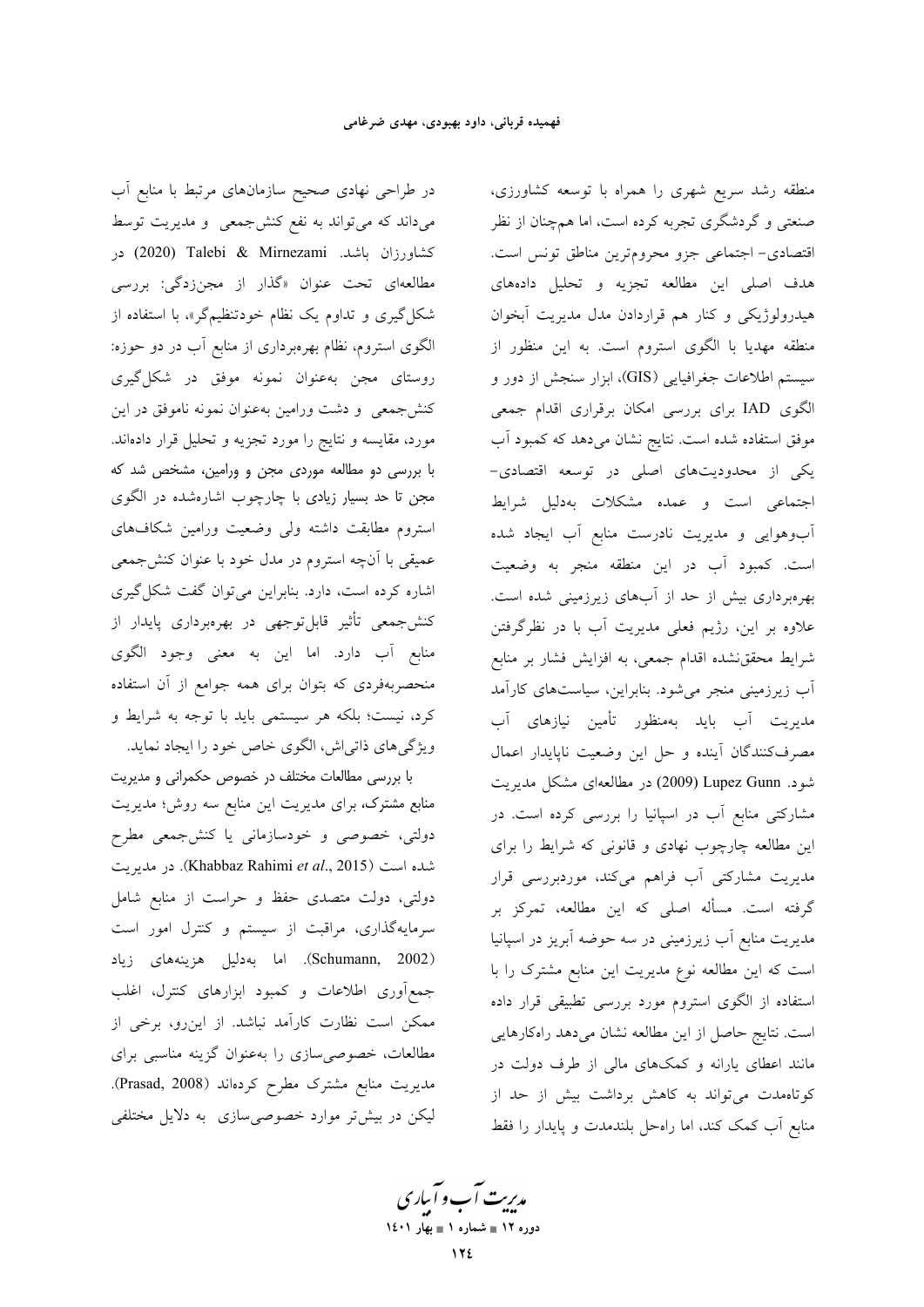از جمله بالابودن هزینه استثناپذیری منبع، ناکارآمد و يرهزينه است (Baland & Platteau, 1996). براساس نظر Saleth (1999) خصوصی سازی نقش دولت را در تأمین مالی و مدیریت مستمر و جاری کاهش میدهد، اما باعث بالارفتن تسهيلات اعطايى و پشتيبانىهاى دولت بهمنظور حمايت از بخش خصوصي و وظايف متعارف أن مي شود. بهدلیل عدم کارایی دو روش قبل، وی روش سومی برای مدیریت منابع مشترک پیشنهاد کرده که در این روش سازمان<mark>دهی و مدیریت منابع مشترک، مبتنی بر</mark> خودسازماندهی یا کنشجمعی افرادی است که معیشت و ارتزاق آنها وابسته به منبع مشترک است.

با توجه به کمبود منابع آب در کشور و مشکلات ایجادشده در این حوزه طی سالهای اخیر، بسیاری از متخصصان، ریشه مشکلات ایجادشده را در حکمرانی منابع آب میدانند، حکمرانی منابع آب، به مدیریت از پایین به بالا و مشارکتی اشاره دارد. همانطورکه اشاره شد برخی از نمونههای موفق در مدیریت منابع مشترک که بهصورت پایدار مورد بهرهبرداری قرار گرفتهاند، بررسی شده است. نتايج نشان مىدهند، سيستمهاى منابع مشترك پايدار تحت مدیریتی مشارکتی با حضور همه ذی نفعان اداره می شود که استروم آن را کنشجمعی نامید. در کشور ما که یکی از نقاط .<br>خشک و نیمهخشک جهان بهشمار م<sub>ی</sub>رود، در دهههای اخیر راهحل بسیاری از مشکلات مربوط به آب را روشهای فنی و مهندسی مانند ساخت سد میدانستند، سازه سد باوجودِ داشتن مزایایی که پیش تر اشاره شد، در بسیاری از نقاط کشور بعد از گذشت دوره کوتاهمدت نه تنها مشکل کمبود آب را حل نکرده بلکه منجر به وخیمترشدن وضعیت نیز شده است. به همین منظور در مطالعه حاضر به بررسی نحوه مدیریت مخزن سد سهند بهعنوان منبع مشترک پرداخته و با معیارهای اشارهشده در چارچوب IAD مقایسه و بررسی خواهد شد. در نهایت شکافهای موجود بین وضعیت

موجود و آنچه استروم با عنوان مدیریت کنشجمعی مطرح کرده است، مشخص و برای کاهش شکافهای موجود راهکارهایی ارائه خواهد شد.

به همین منظور در بخش دوم روش پژوهش و منطقه مورد مطالعه معرفی و در نهایت یافتههای پژوهش ارائه و نتيجهگيري خواهد شد.

## مواد و روشها

از دهه ۱۹۵۰ میلادی پژوهشهای استروم در زمینه مدیریت منابع مشترک با مطالعه در صنایع آب آمریکا آغاز شد. استروم به مطالعه مباحث با كنشجمعى با رويكرد اقتصاد نهادگرا میپردازد. این نگرش رشد اقتصادی پایدار را معلول توسعه نهادی بهویژه نهادهای حقوق مالکیت و نهادهای اجرای قرارداد میداند. درباره نحوه اثرگذاری نهادها بر عملکرد اقتصادی، اجتماعی و سیاسی، استروم بیش از هر چیز بر مسأله حل مشکلات کنش÷معی بهویژه در منابع مشترک تأکید میکند که از نظر او، به توسعه جوامع منجر میشود. البته وی یادآور میشود که در مورد منابع بزرگ که به دخالت دولت میانجامد نیز بهتر است برای تصمیمگیری بهجای یک سازمان بزرگ با نظام متمرکز، یک سازمان چندلایه<sup>٦</sup> وجود داشته باشد؛ مانند یک نظام بزرگ آبیاری مستقل کشاورزی با پنج لایه سازمانی که هر کدام از آنها مجموعه قواعد مجزايي دارند (Ostrom, 2000).

همان طورکه در شکل (۱) قابل مشاهده است، استروم دو دسته عوامل بیرونی (محیطی که کنشها در آن صورت میگیرد) و عوامل درون جامعه (ظرفیتها و توانایی جامعه) را برای توصیف مدیریت منابع مشترک ذکر میکند و البته در این تحلیل وزن بیشتری به عوامل درون جامعه میدهد. به عقیده استروم شرایط محیطی و عوامل درونی نشاندهنده ظرفیتی است که برای خودتنظیمگری در بهرهبرداری از منابع مشترک وجود دارد (Talebi & Mirnezami, 2020).

مدبریت آب و آبیاری دوره ۱۲ ∎ شماره ۱ ∎ بهار ۱٤۰۱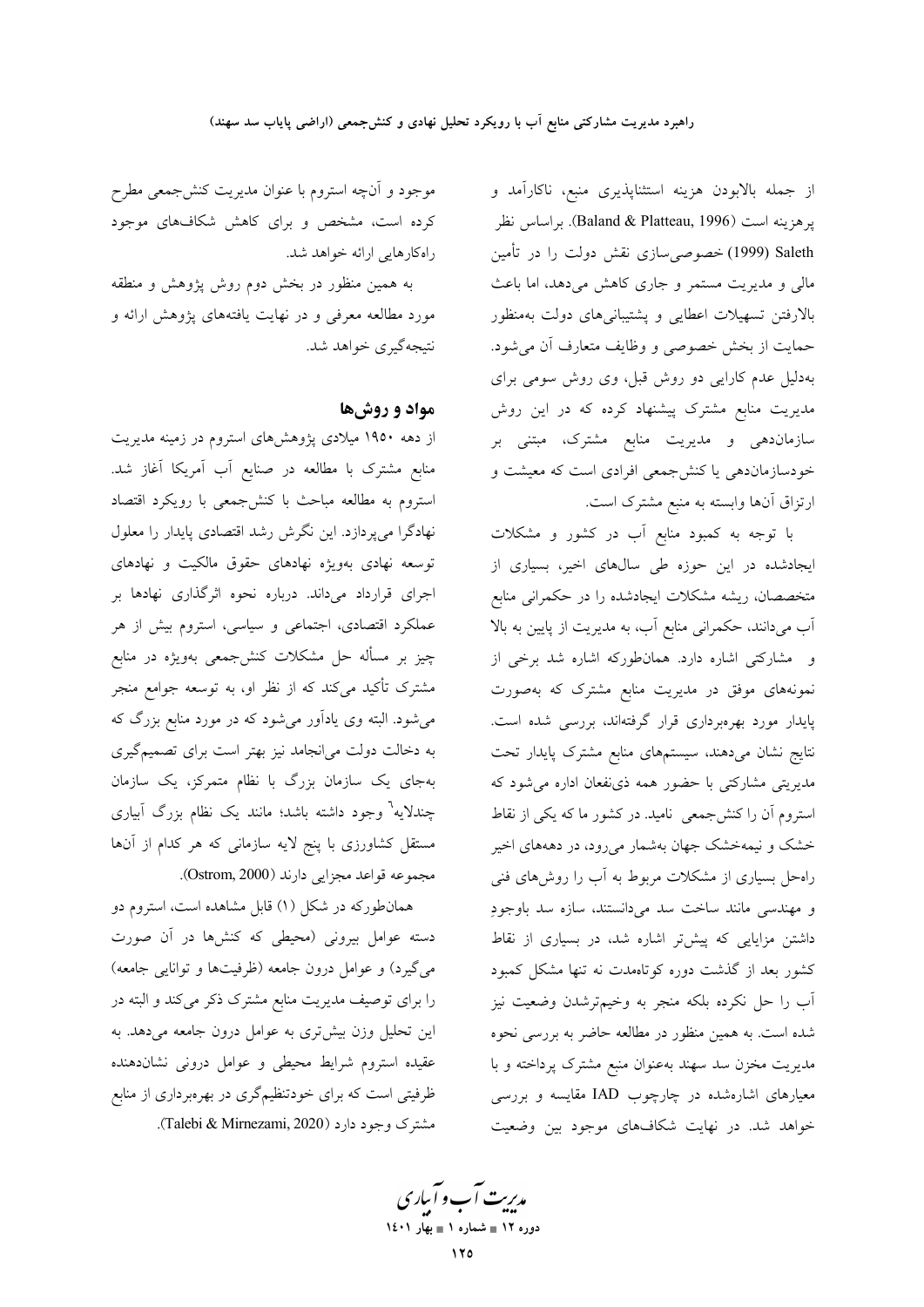

Figure 1. Institutional Analysis and Development Framework (Ostrom, Gardner and Walker, 1994, P.37)

عوامل بيروني

مواردی که به نقل از استروم در ارتباط با ارزیابی عوامل بیرونی ذکر شد شامل پیش بینی پذیربودن جریان منابع، کمبود نسبی منابع، اندازه جمعیت، ناهمگنی در جامعه، وابستگی به منابع، درک مشترک در جامعه، میزان جذابیت و اغوا برای سواری مجانی، میزان خسارت برای همکاریکنندگان ناشی از عدم همکاری دیگران، داشتن اختیار برای مشارکتکردن یا نکردن، وجود رهبر، تجارب پیشین، سطح سرمایه اجتماعی و داشتن قدرت برای تعریف قواعد محدودکننده است (Talebi & Mirnezami, 2020).

### عوامل درونی

عوامل درونی بهصورت اصول هشتگانه توسط استروم مطرح شده است؛ اصول هشتگانه استروم، مشخصه سیستمهای منابع مشترک<sub>ی</sub> هستند که بهصورت کنش جمعی اداره می شوند و بنابراین بهصورت پایدار مورد بهرهبرداري قرار مي گيرند. اين اصول طي مجموعه وسيعي از تحقیقات تجربی در خصوص اداره و نظارت بر منابع عمومی مشترک استنتاج شده است. Ostrom & Hess .<br>(2007) معتقدند که این اصول مجموعهای بسیار گوناگون و غنی از مقررات بهکار گرفته شده در نظامهایی هستند

مدیریت آب و آباری دوره ۱۲ = شماره ۱ = بهار ۱٤٠١

که در درازمدت پایدار بودهاند. رمز پایداری این جوامع، آن بوده است که این اصول عمومی را مبنا و پایه نهادهای خود قرار دادهاند (Ostrom, 2005).

<mark>۱– تعریف واضح مرزها؛</mark> اولین اصل این است که مرزهای سیستم منابع مشترک و همچنین افراد یا خانوارهایی که حق برداشت واحدهای منابع را دارند، به وضوح مشخص شده باشند. دلیل اصلی طرح این اصل، جلوگیری از بروز پدیده سواری مجانی است.

۲– تناسب مناسب بین منافع و هزینهها؛ دومین اصل بیان میکند که قواعد مورداستفاده باید منافع را متناسب با ورودیهای موردنیاز اختصاص دهند. اگر گروهی از بهرهبرداران قصد برداشت از منبع برای بلندمدت را دارند، باید قوانینی در رابطه با اینکه چه مقدار، چه زمان و چگونه محصولات مختلف برداشت شود، تدوین کنند. آنها همچنین به ارزیابی هزینههای سیستم بر بهرهبرداران نیز نیاز دارند. وقتی قوانین مربوط به توزیع منافع بهطور گسترده با توزیع هزینهها سازگار باشد، شرکتکنندگان تمایل بیش تری برای حفظ و نگهداری یک منبع بهصورت پایدار دارند. هماهنگی و ارتباط بین نهادهها و منافع حاصل برای بهرهبرداران، عنصری حیاتی در تشکیل یک سيستم عادلانه است (Ostrom, 2005).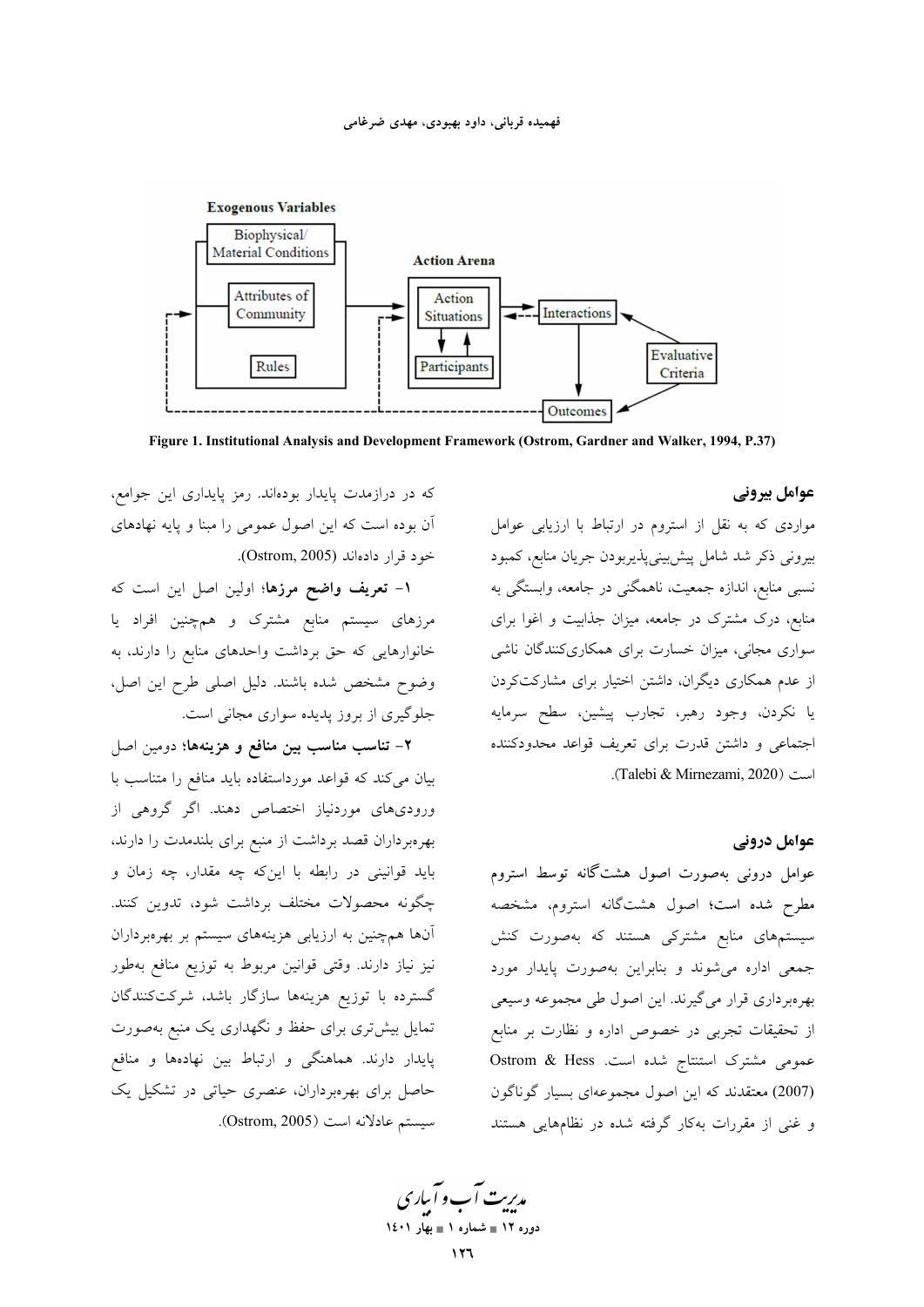**٥– مجازات طبقهبندیشده؛** اصل پنجم در مورد استفاده از مجازات تصاعدی، بهوسیله ترتیبات حکمرانی قوی میباشد. در بسیاری از سیستمهای خودسازمانیافته، مجازات اولیه، آنقدر ناچیز است که فرد متخلف با حساب سود و زیان، نقض قوانین را سودآور میبیند، در واقع مکانیسم مجازات متناسب با تخلف نبوده و بازدارندگی لازم را ندارد. مجازات اولیه بیشتر باید بهعنوان اطلاعاتی برای شخص متخلف و همچنین دیگران که در سیستم حضور دارند و ممکن است مرتکب تخلفی شوند، در نظر گرفته میشود. هرچه مجازات تناسب بیشتری با تخلفات داشته باشد، منجر به کاهش تمایل به تخلف و افزایش تمایل به همکاری خواهد شد. برعکس عدم تناسب مجازات با تخلفات منجر به افزایش تمایل به نقض قوانین شده و نقض قواعد ممکن است منجر به ایجاد سیر نزولی در مشارکت در سیستم شود. در رژیمی که از مجازات تصاعدی استفاده میکند، به شخصی که به عمد یا به اشتباه یک قاعده را نقض میکند، اطلاع داده میشود که دیگران متوجه این تخلف میشوند. سیستمهای خودسازمانیافته بیشتر از آنچه همکاری کاملاً داوطلبانه يا اجبارى داشته باشند، به آنچه (Margaret Levi 1998) همکاری «شبه داوطلبانه»<sup>۷</sup> میiامد. متکی هستند. اگر برخی از مشارکتکنندگان بهطور مکرر قوانین را نقض کنند، تهدید واقعی برای تداوم رژیمهای خودسازمانیافته رخ می دهد (Honson et al., 2004).

٦- مکانیسمهای حل و فصل تعارض؛ اجرای اصول قبلی به اصل ششم متکی است، بهطوری که در آن به اهمیت دسترسی سریع و کمهزینه به نهادهای محلی برای حل و فصل تعارضات میان کاربران و یا میان کاربران و مسئولین اشاره می شود. قواعد برخلاف محدودیتهای فیزیکی، بایستی بهمنظور تضمین قابلیت اجرا، درک و احساس شوند. همیشه شرایط و محدودیتهایی وجود دارند که در آن مشارکتکنندگان می توانند قاعدهای را که بهطور مشترک، به

۳- ترتیبات انتخاب جمعی؛ سومین اصل طراحی این است که کاربران (بهرهبرداران) یک سیستم منابع مشترک، در ایجاد و اصلاح قواعد مربوط به منبع مجاز باشند. سیستمهای منابع مشترکی که این اصل یکی از ویژگیهای آنهاست، توانایی بیشتری در تنظیم قواعدی دارند که هم با شرایط محلی هماهنگ است و هم این قواعد از نظر کاربران عادلانه میباشد. چنانچه شرایط در طی زمان تغییر کند، توانایی ایجاد قواعد محلی- بهویژه برای مقامات ملی که در فواصل دوری مستقر هستند و از این تغییر اطلاعی ندارند- مهم است. وقتی یک نخبه محلی در جهت اقدام مشترک توانمند باشد- یعنی قدرت و اختیار اصلاح قواعد محلی با توجه به شرایط هر دوره را داشته باشد- میتوان انتظار داشت سیاستهایی که در درجه اول به نفع جامعه محلی است، تدوین و اتخاذ شود  $.$ (Ostrom, 2005)

**٤– نظارت**؛ تعداد کمی از سیستمهای منابع با عمر زیاد، بر سطوح درونزای اعتماد و روابط متقابل بین بهرهبرداران تكيه كردهاند تا از درهم شكستن قواعد جلوگیری کنند. برای اکثر تحلیل گران نهادی بدیهی است که برای دست یابی به یک سیستم حکمرانی مستحکم باید قوانین را اجرا کرد. هنگامیکه تغییرات نهادی پیشنهادی مورد تجزیه و تحلیل قرار میگیرند و اصلاحاتی ارائه می شود– این سؤال که آیا قوانین واقعاً اجرا می شوند– نادیده گرفته میشود. اکثر سیستمهای منابع پایدار به این منظور افراد یا نهادهای نظارتی ایجاد میکنند، ناظران در مقابل نهادهای مسئول، پاسخگو بوده و به شرایط منابع و همچنین فعالیتهای برداشت، نظارت دارند. در اکثر سیستمهای منابع خودتنظیمگر این نهادهای ناظر از درون جامعه محلی بوده و بهرهبرداران براساس یکسری هنجارهای و آداب و رسوم محل<sub>ی</sub> بر رفتار یکدیگر نظارت مي كنند.

مدبریت آب و آبیاری دوره ۱۲ ∎ شماره ۱ ∎ بهار ۱٤۰۱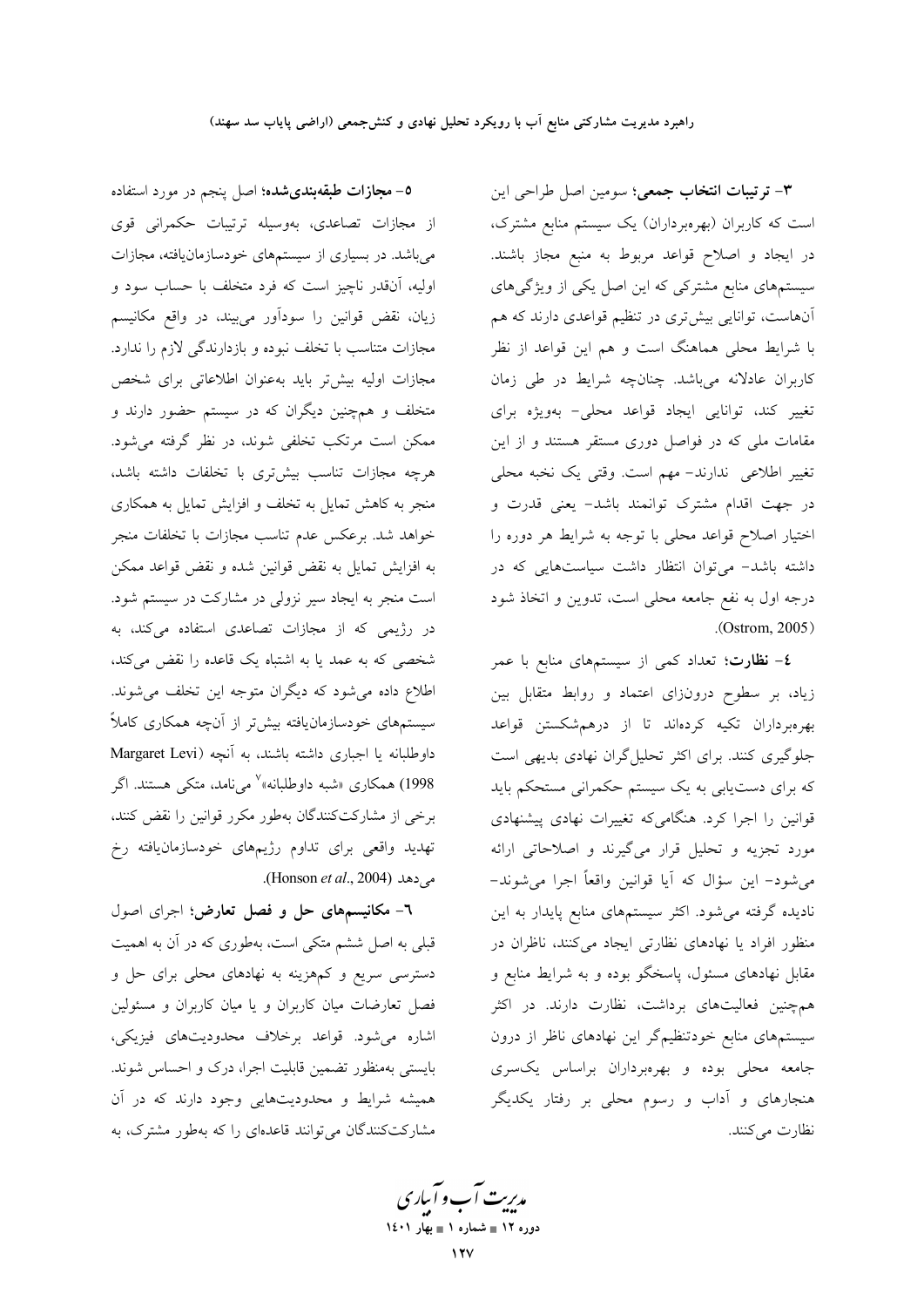روشهای مختلف ایجاد نمودند، تفسیر نمایند. به تعبیر ساده، مکانیسمهای محلی، تعارضات موجود را از بین برده و نتیجهای که در جامعه تسری می یابد، این است که از میزان تعارضاتی که باعث کاهش اعتماد می شود، کاسته می شود. اگر افراد برای مدت زمان طولانی قصد پیروی از قواعد را داشته باشند، برخی مکانیسمها برای حلوفصل مواردی که اختلاف نظر در مورد آنها وجود دارد، کاملاً ضروری است.

٧- به رسميتشناختن حداقل حقوق؛ قابليت استفادهکنندگان محلی برای تدبیر در سیستم منابع طبیعی بهمنظور كارا كردن مكانيسمهاى موجود، تحت تأثير شناخت حداقلی از حقوقی است که توسط دولت ملی یا محلي سازماندهي مي شود. اين حقوق نبايد توسط مقامات دولتی و خارج از مجموعه محلی، به چالش کشیده شود. در شرایطی که جامعه محلی مجبور به پذیرش قواعدی که از بالا به پایین تدوین شده است، باشند، میزان مطابقت آنها با قوانین بسیار کم خواهد بود.

۸– تشکیلات تودرتو؛ این اصل در منابع مشترکی که بخشی از یک سیستم بزرگتر هستند، قابل اجرا است. این اصل بیان میکند که بیش تر فعالیتهای مدیریتی (تدارک، تخصیص، نظارت، اجرا، حل اختلاف و …) در سطوح و لایههای مختلفی از بنگاههای یکپارچه سازماندهی می شوند. به عبارتی در سطوح مختلف ملی، منطقهای و محلی قواعد و اصول متناسب با شرایط هر کدام اتخاذ میشود ولی در نهایت همه سطوح هماهنگ و در جهت نیل به هدف و همراستا هستند.

### روش پژوهش

پژوهش حاضر از نوع پژوهشهای کیفی و روش گردآوری اطلاعات مصاحبههای نیمهساختاریافته و عمیق میباشد. منطقه موردمطالعه اراضى ياياب سد سهند در شهرستان هشترود استان آذربایجانشرقی و نمونه مورد مطالعه ۲۵ نفر

شامل بهرهبرداران، اعضای تعاونیهای آببران، کارشناسان شرکتهای مهندس مشاور دخیل در طرح، کارشناسان نهادها و سازمانهای دولتی میباشند (جدول ۱) که با استفاده از نمونهگیری هدفمند^ (نمونهگیری نظری)، انتخاب شدهاند. نمونهگیری هدفمند، انتخاب آگاهانه افراد یا عناصر مشخص برای پژوهش، توسط پژوهش گر است. در واقع ابتدا به شناسایی بازیگران اصلی دخیل در طرح شبکه آبیاری پایاب سد سهند شامل بهرهبرداران، اعضای تعاونیهای آببران، سازمان جهاد کشاورزی، شرکت آب منطقهای و سازمان محيط زيست پرداخته شد و بهمنظور انجام مصاحبه هماهنگیهای لازم صورت گرفت. مدتزمان هر مصاحبه نیز بهطور متوسط ۳۰ دقیقه بوده است. مصاحبهها در تابستان ۱٤۰۰ انجام شده و برای تحلیل مصاحبههای صورتگرفته از تحلیل محتوای کیفی بهروش مقولهبندی قیاسی استفاده شد. این روش اغلب تحلیل محتوای هدایتشده یا جهتدار نامیده میشود. علاوه بر مصاحبه، بخشی از اطلاعات از تحليل اسناد مكتوب بهدست آمد. بهمنظور تحليل اسناد نيز از تکنیک تحلیل محتوا استفاده شد. برای افزایش روایی محتوای پژوهش و روشهای استفادهشده، سؤالات مصاحبه توسط همکاران پژوهشی مورد ارزیابی و تأیید قرار گرفتند. برای افزایش قابلیت اطمینان و پایایی نتایج نیز از روشهای سەسوسازى، مصاحبه با گروەهاي متفاوت (شامل كشاورزان، مدیران تعاونیهای آببران، کارشناسان شرکتهای مهندسی مشاور دخیل در طرح و نهادهای دولتی مسئول در طرح شبکه پایاب سد سهند) و استفاده از منابع اطلاعاتی متفاوت شامل مصاحبه، بررسی اسناد و مشاهده استفاده شد. اسناد مورداستفاده در این مطالعه، شامل مطالعات امکان سنجی (اقتصادی، اجتماعی، جمعیت شناختی و زیست.محیطی) طرح و همچنین صورتجلسات کارگروه آب و کشاورزی شهرستان هشترود و اساس نامه تعاوني هاي آببران بوده است.

مد*ریت آ*ب و آبیاری دوره ۱۲ ∎ شماره ۱ ∎ بهار ۱٤۰۱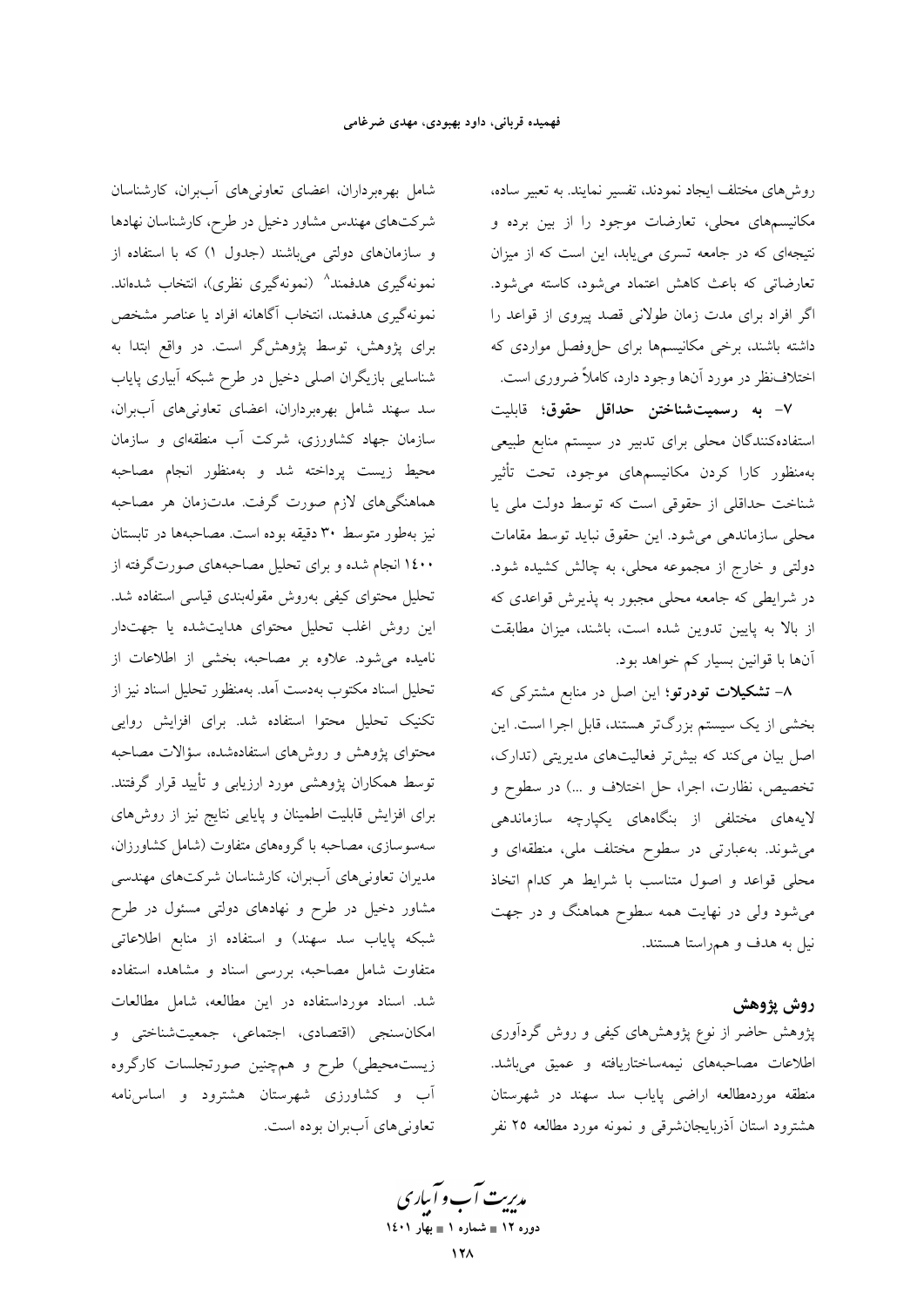راهبرد مدیریت مشارکتی منابع اَب با رویکرد تحلیل نهادی و کنش\$جمعی (اراضی پایاب سد سهند)

| Table 1. Statistical characteristics of the sample |        |             |                   |
|----------------------------------------------------|--------|-------------|-------------------|
| Title                                              | Number | Average age | Average education |
| Manager of Ab Baran Cooperative                    |        |             | Diploma           |
| Farmer                                             |        | 50          | Primary education |
| Expert of regional water company                   |        |             | Bachelor          |
| Expert of Agricultural Organization                |        |             | Bachelor          |
| Expert of Environmental Organization               |        | 50          | Ph.D.             |
| Consulting Engineers                               |        | 40          | <b>Masters</b>    |
|                                                    |        |             |                   |

Table 1. Statistical characteristics of the sample

#### منطقه موردمطالعه

سالانه کل حوضه ٤٠٣/٧ میلی متر است، که بهطور متوسط ٣٣٢/٦ ميلي متر آن تبخير مي شود. با درنظرگرفتن ميزان تبخیر و بارش، حجم آب خروجی از حوضه معادل ٢٥٠/٤ ميليون مترمكعب برأورد شده است. متوسط حداکثر، حداقل و میانگین دما در کل محدوده حوضه، بهترتيب ١٤/٧، ١/٨ و ٨/٣ درجه سانتي گراد است. اغلب اهالی منطقه مورد مطالعه کشاورز و خرده مالک هستند و از طریق کشاوزی و دامداری امرار معاش میکنند.

حوضه قرنقو بهدلیل دارابودن رودهای پرآب، یک منطقه پرأب محسوب می شود. از طرف دیگر بهدلیل اینکه سنگ بستر حوضه را ماسهسنگ تشکیل داده و در عمق حداکثر پنج متری زمین واقع شده است. حوضه قرنقو جزو حوضههای بسیار کمنفوذ میباشد و به همین دلیل است که تا حال هیچ پروژه چاه عمیقی به آبدهی نر سیده است (Heydari & Moghmi, 2007).

از یک طرف بهدلیل وجود جریان رودخانههای پرآب و همچنین نیاز منطقه به آبیاری و مهار آبهای سطحی و از طرف دیگر بهدلیل سیل خیزبودن منطقه ( Hemmati et al., 2016) و جلوگیری از خسارتهای ناشی از سیل، با رویکرد تأمین آب موردنیاز برای توسعه کشاورزی، سدهای متعددی در سرتاسر حوضه احداث شده است. دو سد بزرگ این حوضه سد ملاجیغ و سهند است که در بخش میانی و جنوبغربی حوضه احداث شدهاند. سد سهند– که از نوع خاکی بهشمار میآید– بر روی رودخانه قرنقو در بخش میانی و حوضهای به همین نام احداث شده است.

حوضه زهكشي قرنقو به وسعت ٣٥٩٢/٥ كيلومترمربع، یکی از زیرحوضههای قزل اوزن است که در موقعیت جغرافیایی از ۵۵ ° ۳٦ تا ۵ ° ۳۷ عرض شمالی و از ۲۵ ٤٦° تا '٤٧° ٤٧° طول شرقى و در دامنههاى شرقى كوهستان سهند (استان أذربايجانشرقي) واقع شده است (شکل ۲). این حوضه بهوسیله رودخانه اصلی قرنقو، با جهت جریان شرقی- غربی و همچنین رودخانههای فرعی، به نامهای کلقانچای، سراسکندر (در شمال حوضه)، آلمالوچای، آتشبیگ، چینیبلاغ (در غرب)، شورجه چای (در جنوب حوضه) زهکشی میشود، به گونهای که هر یک از این رودخانههای فرعی در قسمت قرنقوچای میانی به هم متصل میشوند و رود اصلی قرنقو را تشكيل مى دهند (Bayati Khatibi, 2007). طول رودخانه قرنقو واقع در محدوده مطالعه كه رودخانه اصلى این حوضه میباشد ۸۸ کیلومتر بوده و از شمال غربی حوضه منشأ گرفته و از شرق حوضه خارج میشود (Hemmati et al., 2016). در شکل (۲) نمایی از حوضه آبريز قرنقو قابل مشاهده است.

اقليم حوضه تحت تأثير موقعيت جغرافيايي و ویژگیهای توپوگرافی محلی است. چرخندهای غربی، منبع عمده تزریق رطوبت به منطقه محسوب می شوند و با توجه به زمان ورود آنها ۸۵/۷ درصد بارندگیهای منطقه، طی ماههای آبان تا اواخر اردیبهشت و بخش اعظم آن در ماههای فروردین و اردیبهشت و ۳/٤ درصد آن نیز در فصل تابستان به وقوع میپیوندد. متوسط بارندگی

مدبریت آب و آبیاری دوره ۱۲ ∎ شماره ۱ ∎ بهار ۱٤۰۱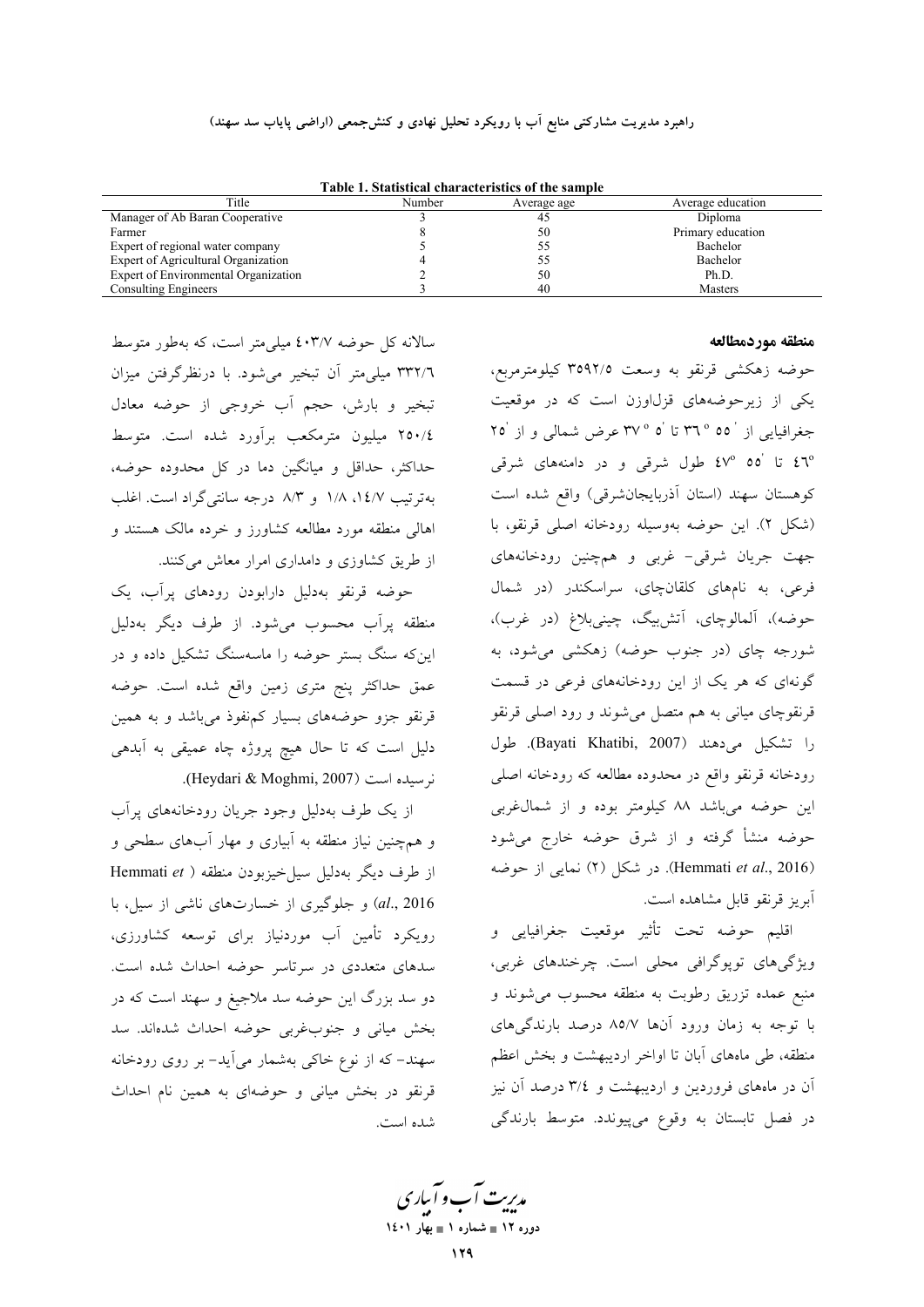#### فهمیده قربانی، داود بهبودی، مهدی ضرغامی



Figure 2. Location of Qaranqo watershed (The Location of Sahand dam is middle of picture)

می شود. با توجه به اظهارات مسئولین سازمانهای دولتی و مجری طرح، مراحل اجرای واحدهای سه، چهار و پنج طرح بهدلیل مشکلاتی از جمله مسائل تأمین مالی، با کندی در حال انجام است.

در حال حاضر واحدهای به بهرهبرداری رسیده شبکه آبیاری پایاب سد سهند توسط سه نهاد دولت، بهرهبرداران (کشاوزان) و تعاونیهای آببران بهصورت مشارکتی اداره می شود. در واقع در راستای سیاستهای دولت و استفاده حداکثر بهرهوری از منابع آب و خاک کشور و اجرای کامل مفاد آییننامه مصرف بهینه آب کشاورزی مصوب ۱۳۷۵/۰٦/۱۱ هیأت محترم وزیران، بهویژه فراهمآوردن شرایط لازم در جهت تحقق ماده پنج آیینiامه مزبور برای ایجاد و سازماندهی تشکلهای مناسب در اراضی تحت پوشش شبکههای آبیاری کشور در قالب هماهنگی کامل حدود وظایف و مسئولیتهای وزارتین نیرو و جهاد کشاورزی، نحوه ارتباط با شرکتهای بهرهبرداری موجود با شبکههای در دست بهرهبرداری توسط سازمانهای آب

سد مذکور با ارتفاع ٥٩ و ٤٥ متر از پی و بستر رودخانه در زمان آبگیری کامل، دریاچهای به طول ۱۰ کیلومتر و با سطح ۱۰ کیلومتر مربع را در پشت خود جای می دهد. این سد در ۱۳۰ کیلومتری تبریز و ۳۵ کیلومتری شهرستان هشترود و با حجم مفید ۱۳۵ میلیون مترمکعب، با اهداف توسعه کشاورزی، تأمین آب شرب و صنعت منطقه و کنترل سیلاب احداث شده است. خاک زرخیز پیرامون سد و کلاً خاکهای مرغوب شهرستان هشترود، امکان هرگونه سرمایهگذاری در بخشهای کشاورزی، دامداری، زنبورداری، محصولات گلخانهای و صنایع مرتبط با کشاورزی و دامداری را بسیار آسان و اقتصادی و مقرونبهصرفه کرده است. اراضی طرح و توسعه شبکه پایاب سد سهند هشترود در قالب پنج واحد عمرانی به وسعت ۷۵۰۰ هکتار در دو طرف جاده هشترود- مراغه و در مجاورت رودخانه قرانقو واقع شده است. هماکنون واحدهای عمرانی یک و دو این طرح به بهرهبرداری رسیده و آب موردنیاز کشاورزان به اراضی آنها منتقل

م*دی*ت آب و آباری دوره ١٢ = شماره ١ = بهار ١٤٠١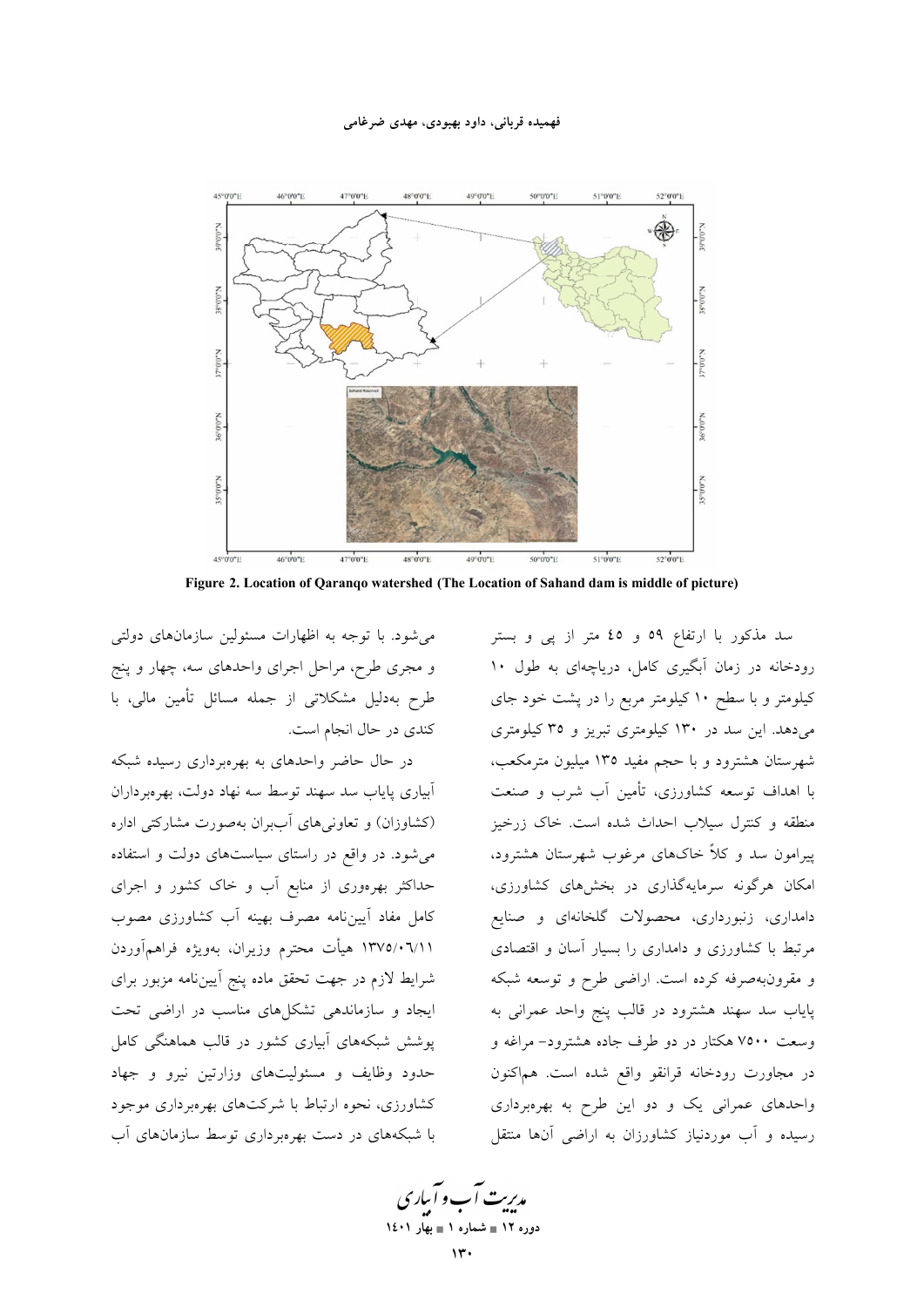منطقهای و نیز تحویل حجمی آب براساس گزارشهای الگوی مصرف آب که بهصورت اسناد ملی تهیه شده است (خالص نیاز آبی، الگوی کشت و راندمانهای آبیاری) تعاونی های آببران تشکیل شده است.

همانطورکه پیشتر اشاره شد، در این مطالعه قصد بر این است که محدوده طرح پایاب سد سهند از لحاظ میزان موفقیت در دستیابی به کنش جمعی موردبررسی قرار گیرد. این بررسی براساس چارچوب IAD ارائهشده توسط استروم انجام خواهد شد.

### نتايج و بحث

یافتههای حاصل از بررسیهای صورتگرفته جهت ارزیابی سیستم مدیریت منابع آب در شبکه پایاب سد سهند در قالب الگوی استروم به شرح زیر میباشد.

# از منظر عوامل بیرونی

از لحاظ پیش بینیپذیربودن جریان آب، ازآنجاییکه آب انتقال،یافته به مزارع، از سد تأمین میشود، پیشبینیپذیری بالایی دارد. بنابراین کشاورزان منطقه از لحاظ تأمین آب موردنیاز خودشان در آینده، تا حد زیادی مطمئن هستند. البته با اجرای کامل فازهای ٣، ٤ و ٥ طرح، آب استحصال شده بايد به مصارف أن مناطق نيز اختصاص یابد؛ علاوه بر این مهاجرت معکوس و همچنین مهاجرت کشاورزان غیربومی از سایر مناطق کشور که با کمبود آب مواجه هستند، سطح زیر کشت نیز افزایش خواهد یافت که در آینده میتواند روی جریان آب انتقالی تأثیر بگذارد.

اهمیت مؤلفه کمبود نسبی منابع به این جهت است که اگر محدودیتها و کمبود خیلی زیاد باشد، شکل گیری خودتنظیمگری پیچیدگیهای بیشتری خواهد داشت. بهدلیل قرارگیری کشور در منطقه خشک و نیمهخشک و تغییر اقلیم، منابع آب در کل کشور محدود است، اما شاید

بتوان گفت حوضه قرنقو بهدلیل قرارگرفتن در منطقه کوهستانی و سردسیر از لحاظ دما و وضعیت آبوهوا نسبت به متوسط کشوری وضعیت بهتری دارد، همچنین این منطقه از لحاظ میزان منابع آب دسترس، بهدلیل وجود رودهای پراّب، جزو مناطق پراّب محسوب میشود. البته در مناطقی که طرح انتقال آب اجرایی نشده است بهدلیل سنتیبودن نظام بهرهبرداری از آب، مشکلاتی از بابت تأمین آب وجود دارد که نه بهخاطر محدودیت منابع آب بلکه ناشی از نظام بهرهبرداری آن است.

در ارتباط با وابستگی جامعه به منابع، بهدلیل اینکه اکثریت اهالی منطقه، کشاورز هستند و شرایط برای اشتغال آنها در کسبوکار دیگری وجود ندارد، در این منطقه وابستگی به منابع آب بسیار بالاست. میزان وابستگی به منابع آب اهالی منطقه را میتوان از میزان مشارکت مالی داوطلبانه آنها برای اجرای هر چه سریعتر طرح و ابرسانی به نقاط مختلف، مشاهده کرد.

در خصوص اندازه و همگنی جمعیت نیز با توجه به مساحت، جزء مناطق با تراکم پایین جمعیت بوده، در واقع جمعیت و مساحت منطقه موردمطالعه محدود میباشد. بافت جمعیتی منطقه در سالهای قبل از اجرای طرح همگن بوده است، اما بعد از احداث سد و اجرای طرح انتقال آب به برخی از مناطق، شاهد حضور افراد از نقاط مختلف کشور از جمله همدان، مشهد، بوشهر و … در این منطقه هستیم در واقع حضور این افراد با فرهنگ و آداب و رسوم مختلف، منجر به تضعیف ویژگی همگنی جمعیت منطقه شده است. قابل ذکر است که در مراحل بعدی اجرای طرح باید به این امر بسیار توجه داشت، چرا که یکی از ضروریات در شکلگیری کنش جمعی، درجه بالای همگنی جمعیت منطقه است.

با توجه به اینکه مصارف آب منطقه موردنظر، کشاورزی میباشد، میزان جذابیت و اغوا برای سواری

مدبریت آب و آبیاری دوره ۱۲ ∎ شماره ۱ ∎ بهار ۱٤۰۱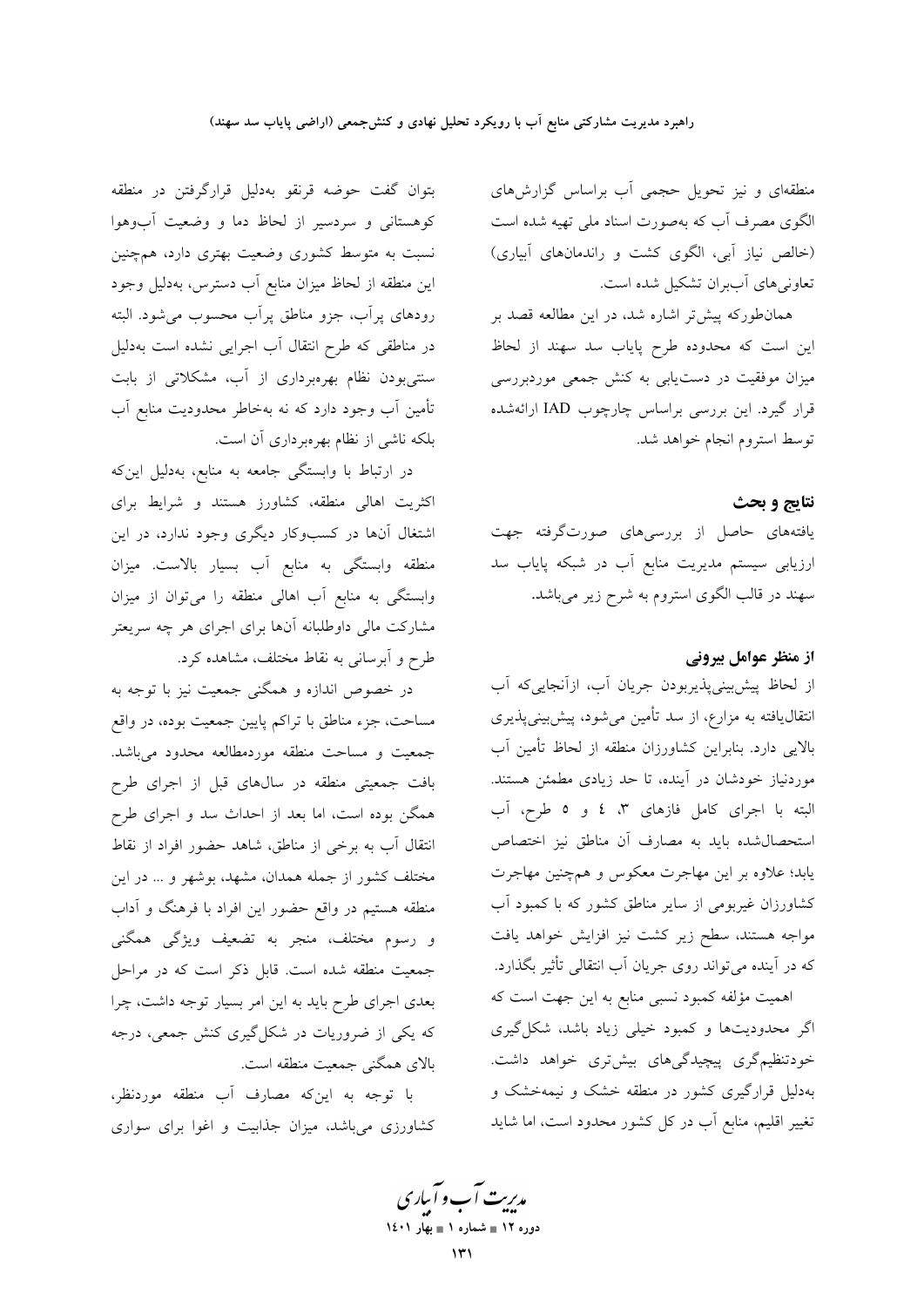مجانی و استفاده یک فرد از منابع مشترک تحت تأثیر ارزش[فوینی آب در محصولات کشاورزی تولیدی است. تا قبل از اجرای طرح، کشاورزی منطقه بهصورت دیم بوده و رواج چندانی نداشته است، بهطوریکه بسیاری از روستاها خالی از سکنه شده است. اما بعد از اجرای طرح در مناطقی که آبرسانی صورت گرفته، علاوه بر افزایش بازدهی محصولات، برخی محصولات آبی نیز کشت می شود و این موجب رونق بخش کشاورزی و افزایش درآمد کشاورزان در این مناطق شده است. بنابراین در مناطقی که اراضی دیم به آبی تبدیل شدهاند جذابیت برداشت از منابع آب افزایش یافته ولی در مناطق دیگر مانند سابق میباشد.

مکانیسم تقسیم آب در منطقه به گونهای است که اگر برخی از بهرهبرداران با سایرین همکاری نکرده و قواعد و قوانین وضع شده را رعایت نکنند، منجر به متضررشدن بهرهبردارانی میشود که قواعد وضع شده را رعایت كردهاند. ازآنجايىكه توزيع آب سد، بين مزارع از طريق آبپاشهای نصب شده انجام می شود و گاهی دو قطعه زمین کنار هم محصولات متفاوتی کشت کردهاند، دور آبیاری برای آنها نیز متفاوت خواهد بود، مثلاً اگر بهرهبرداری که دور آبیاری کم تری دارد، قاعده را رعایت نکرده و آب بیشتری برداشت کند، منجر به کاهش فشار آب شده و این باعث متضررشدن بهرهبرداران دیگری که آب به زمینشان نمی رسد، می شود. در مشاهدات میدانی مواردی از این نوع مشاهده شد.

در خصوص سطح سرمايه اجتماعى منطقه موردمطالعه، مطابق مشاهدات صورتگرفته و همچنین مصاحبه با جامعه محلی، میزان اعتماد بین بهرهبرداران و همچنین بین آنها و مدیران تعاونیهای آببران در سطح بالایی ارزیابی نمیشود. حتی در برخی موارد مطابق نظریه فاستر، مواردی از «خیر محدود»<sup>۹</sup> قابل مشاهده بود. نظریه خیر محدود اشاره به یک<sub>ی</sub>

از ویژگیهای جامعه دهقانی داشته است؛ مبنی بر اینکه اعضای چنین جامعهای مقدار هر چیز خوب را محدود می پندارند و از این رو اگر کسی بخشی از این چیز خوب، همانند آب، زمین، پول، وام، خانه، ماشین یا ارتقای شغلی و پست سازمانی را صاحب شد، شانس و فرصت دست یابی دیگران به چیزهای خوب را کاهش میدهد و از بین میبرد. دلالت چنین باوری در سطح اجتماع برخورد نامساعد و حتی دشمنانه دیگران با افراد پیشرفتکننده صاحب چیزهای خوب است.

در زمینه تجارب پیشین، در منطقه موردمطالعه بهدلیل سنتی بودن نظام بهرهبرداری و کم رونق بودن فعالیتهای کشاورزی، قواعد پیچیده و همکاری جدی برای بهرهبرداری از آب موجود نبوده است.

در خصوص حضور و مداخله دولت در زمینه نحوه تخصیص و توزیع آب در منطقه موردمطالعه، دولت دخالت گستردهای در این امور دارد، شاید در حال حاضر این مسأله با توجه به در حال اجرابودن طرح، قابل توجیه باشد، اما در مراحل بعدی و با تکمیل طرح، میزان حضور دولت و نهادهای دولتی باید کاهش یابد. بهرهبرداران نیز بهطور محدود و در برخی امور از قبیل شرکت در انتخابات اعضای هیأت مدیره تعاونیهای آببران حضور دارند و حتی خودشان می توانند بهعنوان نامزد تصدی یکی از پستهای هیأت مدیره تعاونیها، در انتخابات شرکت کنند. این سطح از مشارکت نیز اختیاری بوده و در صورت عدم مشارکت، خسارتي متوجه بهرهبردار نخواهد شد.

در ارتباط با قدرت جامعه براي تعريف قواعد محدودکننده، تعاونیهای آببران قدرت چندانی در این مورد ندارند و قدرت آنها برای تعیین برخی قواعد نمي تواند فراتر از روستا باشد.

با توجه به مجموعه عوامل بيروني ملاحظه مي شود منطقه مورد مطالعه در اکثر شاخصهای موردبررسی با

مدیریت آب و آبیاری دوره ۱۲ ∎ شماره ۱ ∎ بهار ۱٤۰۱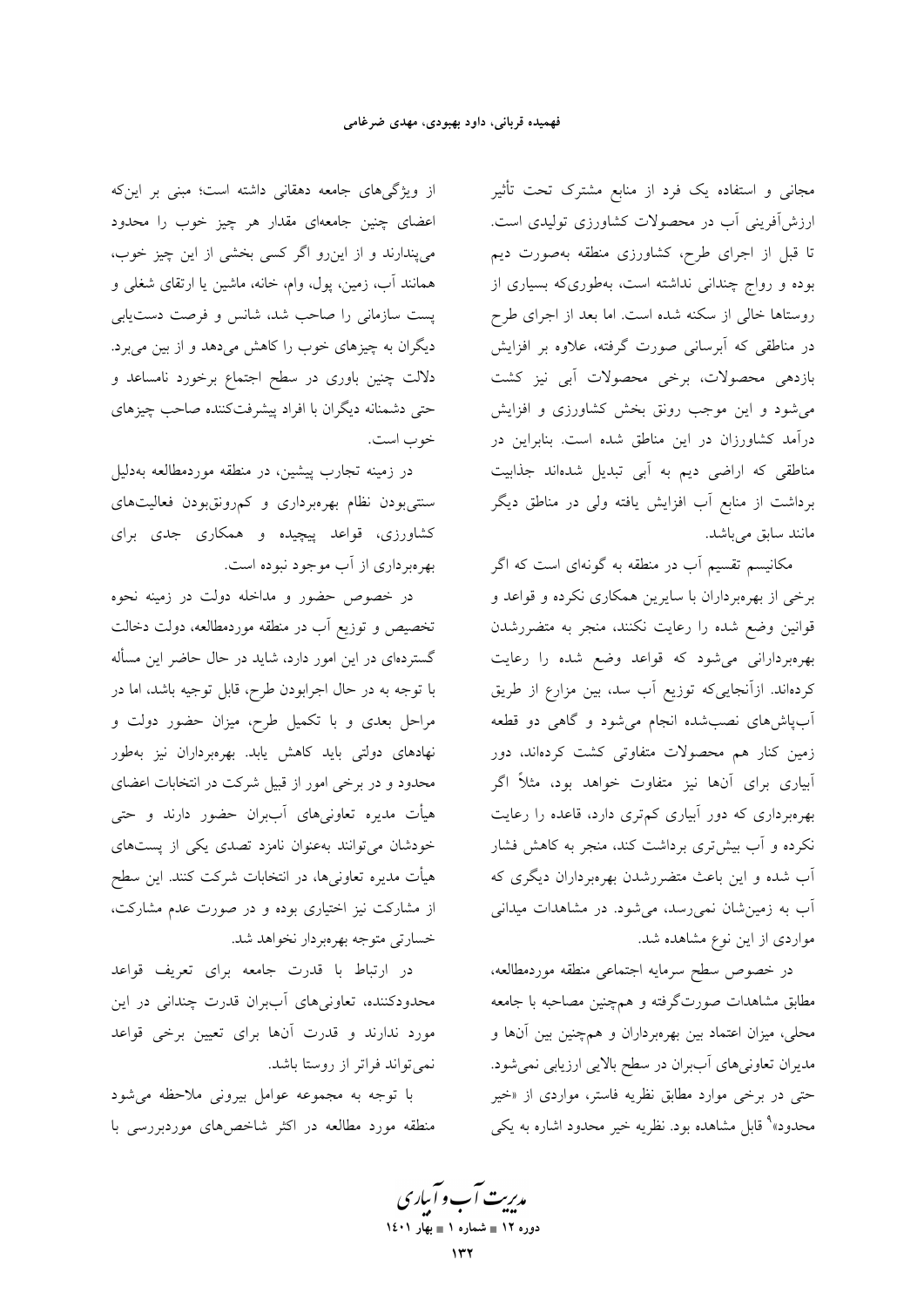شرايط مساعد جهت شكل گيري خودتنظيم گري فاصله زیادی دارد. البته طرح در ابتدای مسیر خود قرار دارند و تا تکمیل کل طرح مسیر زیادی باقی مانده است؛ توجه به وضعیت کنونی منطقه در هر کدام از شاخصها، توسط مسئولین امر می تواند به حرکت در جهت بهبود وضعیت كمك شاياني كند.

از منظر عوامل درونی

اصول طراحی سیستمهای منابع پایدار که طبق مطالعات استروم عوامل درونی ایجادکننده کنش جمعی در مدیریت منابع طبیعی هستند نیز در منطقه موردمطالعه بررسی و ارزيابي شد.

بهدليل اينكه اراضى منطقه موردمطالعه بهوسيله شبكه خطوط انتقال آب مدرن، آبیاری میشود و بهرهبردار دیگری خارج از این سیستم نمیتواند از آب انتقال یافته برداشت کند، می توان گفت مرزهای سیستم کاملاً مشخص و تفکیک شده است. علاوه بر این، طبق بررسیهای انجامشده برداشت از طريق حفر چاه نيز بسيار محدود مي باشد.

در منطقه موردمطالعه قوانین و قواعد موجود در سطح منطقه توسط نهادهای دولتی تدوین و ابلاغ شده است. جامعه محلی و بهرهبرداران فرصتی برای تعیین قواعد بهرهبرداری آب در مقیاسی بزرگتر از روستای خود ندارند. بنابراین بهرهبرداران منطقه تنها قادر به اعمال قواعد محلی خود برای توزیع آبی هستند که به آنها اختصاص یافته است، اما در اینکه چه میزان آب در اختیارشان قرار بگیرد صاحب اختیار نیستند. بنابراین چون قواعد تدوین شده توسط نهادهای بالادستی در جهت تسهیل امور همه بهرهبرداران نیست، مورد توافق همه بهرهبرداران نبوده و منصفانه نیز نمی باشد.

قواعد اولیه شکل گیری شبکه آبیاری توسط نهادهای بالادستی تدوین شده و بهرهبرداران در تدوین آنها هیچ

نقشی نداشتهاند. در حال حاضر نیز بهرهبرداران قدرت چندانی در تغییر و یا اصلاح قواعد ندارند، نحوه مداخله بهرهبرداران در حد ارائه پیشنهاد در جهت اصلاح برخی قواعد ناکارآمد میباشد که طبق اظهارات خود بهرهبرداران هرچند با استقبال مسئولین محلی مواجه می شود، اما کم تر اجرایی می شوند. در ضمن بهرهبرداران در نقش کاندیدا و یا رأیدهنده نیز میتوانند در انتخابات تعاونیهای آببران، مشاركت داشته باشند.

در منطقه موردمطالعه، نظارت بر تقسیم و توزیع آب بین بهرهبرداران، رعایت الگوی کشت، جلوگیری از خردشدن و گسترش اراضی و … برعهده تعاونی آببران میباشد و در صورت تخلف مديران تعاوني ها، مي توان از طريق بازرسان تعاونیها، موضوع را پیگیری و در صورت عدم پاسخگویی، به مراجع بالاتر از جمله اداره تعاون، كار و رفاه اجتماعى مراجعه نمود. علاوه بر آن، در صورت کوتاهی و یا تخلف مدیران تعاونی های آببران از وظایف خود، بهرهبرداران نیز بر آنها نظارت دارند و موارد تخلف را گزارش میکنند. نظارت محلی بهرهبرداران بر میزان و نحوه برداشت یکدیگر نیز برقرار است و این خود میتواند منجر به کاهش تخلفات شود، البته بهدلیل وابستگی خویشاوندی که اهالی و بهرهبرداران دارند، گاهی اوقات باوجود مشاهده تخلف، اقدامی در جهت برخورد با متخلفین صورت نمی گیرد.

در منطقه موردمطالعه با وجود مشاهده تخلفات بسياري در سطوح مختلف، مكانيسم مجازات متناسبي وجود ندارد. در بسیاری از موارد نهادهای مختلف فعال در منطقه (نهادهای محلی و دولتی) درخصوص علل برخی .<br>ناکارآمدیها، دیگران را مقصر جلوه میدهند. همچنین تعريف دقيقي از حد و مرز وظايف هركدام وجود نداشته و این امر خود منجر به ایجاد ابهام در خصوص تفکیک عمل خلاف و مجاز و همچنین ابهام در وظایف و پاسخگویی نهادها شده است.

مدیریت آب و آبیاری دوره ۱۲ ∎ شماره ۱ ∎ بهار ۱٤۰۱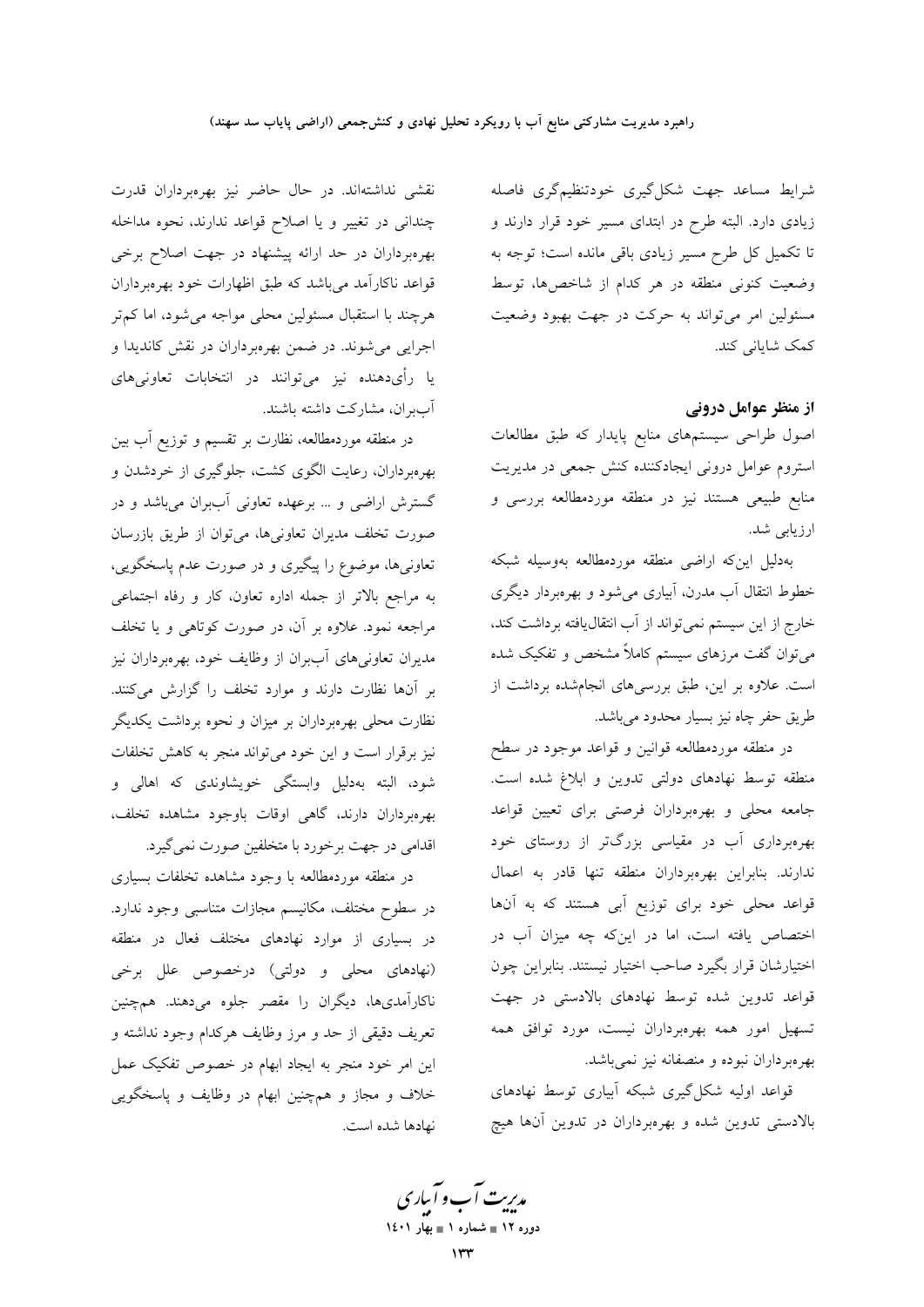مكانيسم حل اختلاف در منطقه موردمطالعه به اين شکل است که اگر اختلاف یا تعارضی ایجاد شود، ابتدا بهرهبرداران سعى در حل أن از طريق گفتگو و مذاكره دارند؛ در صورت حل نشدن، تعاونی های آببران موضوع را بررسی میکنند و در موارد حادتر از طریق مراجع قانونی اقدام می شود. در واقع حل تعارض و اختلاف در منطقه موردمطالعه در اکثر موارد با مکانیسمهای اجتماعی و محلی حل وفصل می شود و در مواردی که اختلافات جدیتر و یا بین مناطق مختلف صورت گیرد، نیاز به مداخله ادارات دولتی و نهاد انتظامی و قضایی برای حل و فصل تعارض ميباشد.

همانطورکه پیشتر اشاره شد، منابع آب منطقه موردمطالعه، بهطور عمده آبهای سطحی و به شکل محدودی آبهای زیرزمینی میباشد، در این مطالعه قصد بر این است نحوه مدیریت آب مخزن سد سهند در اراضی پایاب، براساس معیارهای مدیریت کنش جمعی موردارزیابی قرار گیرد. ازآنجایییکه بهطور متعارف تقریباً در تمامی سدهای احداثشده و برای تخصیص منابع آب پشت سدها، دولت اداره همه امور را برعهده میگیرد، در این منطقه نیز روال بهصورتی است که دولت مدیریت منابع آب را در دست دارد و باوجود اظهارات مقامات دولتی، نقش مؤثری برای نهادهای محلی در نظر گرفته نشده است. تنها نهاد محلي موجود تعاوني هاي أببران هستند كه هماكنون وظيفه تقسیم و توزیع آب بین بهرهبرداران و اخذ آببها را برعهده دارند. البته شبکه آبیاری سد سهند، نوپا بوده و بخشی از آن به بهرهبرداری رسیده و نهادهای دولتی در حال تکمیل پروژههای مربوط به طرح میباشند و طبق اظهارات مقامات، شبکه آبیاری و زهکشی سد سهند بعد از تکمیل، به نهادها و مردم محلي واگذار خواهد شد.

در شبکه آبیاری و زهکشی سد سهند سه سطح مدیریت محلی، نهادی و قانونگذاری قابل.مشاهده

میباشد، بهطوریکه خطوط انتقال آب سطح یک و دو با مدیریت دولتی (شرکت آب منطقهای) فعالیت میکنند و دولت بر مبنای قواعد خود، آب را بین این خطوط توزیع میکند، اما در خطوط انتقال سطح سه و چهار نهاد محلی که با عنوان تعاونی آببران شناخته می شود نقش پررنگتری دارد و در نهایت خطوط انتقال آب به مزارع که توسط خود بهرهبرداران اداره و تنظیم میشود.

# نتيجه گيري

شبکه پایاب سد سهند به لحاظ قدمت، سیستمی نوپا محسوب می شود، چرا که عملیات مربوط به انتقال آب به اراضی پایاب سد از اواسط دهه ۸۰ شروع شده و هماکنون نیز تنها بخشی از اراضی به آب انتقال یافته از سد، دسترسی دارند. بنابراین میتوان با ارزیابی وضعیت موجود و استخراج نقاط انحراف آن از یک سیستم پایدار، اصلاحات احتمالی را اعمال کرد تا در بلندمدت بتوان به سیستمی پایدار که با کنشجمعی اداره میشود، دست یافت.

به همین منظور با استفاده از الگوی ارائهشده توسط Ostrom (2005)، وضعيت منطقه موردارزيابي قرار گرفت. استروم دو دسته عوامل بیرونی و عوامل درونی را در شکل گیری کنش جمعی- که از نظر وی بهترین نوع مدیریت منابع مشاع میباشد- مؤثر میدانند، که بنا بر مطالعات بسیاری در سیستمهایی که بهصورت پایدار برقرار هستند، مشاهده شده است. نتايج نشان مى دهد وضعیت منطقه از نظر عوامل بیرونی در برخی شاخصها در حد قابل قبول اما در برخی دیگر مناسب نمیباشد. منابع آب منطقه تا حدود زیادی قابل پیش بینی بوده، علاوه بر این با توجه به ویژگیهای جغرافیایی و اقلیم منطقه موردمطالعه، در حال حاضر کمبود نسبی منابع آب، مشاهده نمی شود. اما طبق نتایج حاصل از مشاهدات میدانی و اظهارات بهرهبرداران، انتقال آب از سد سهند و

مدبریت آب و آبیاری دوره ۱۲ ∎ شماره ۱ ∎ بهار ۱٤۰۱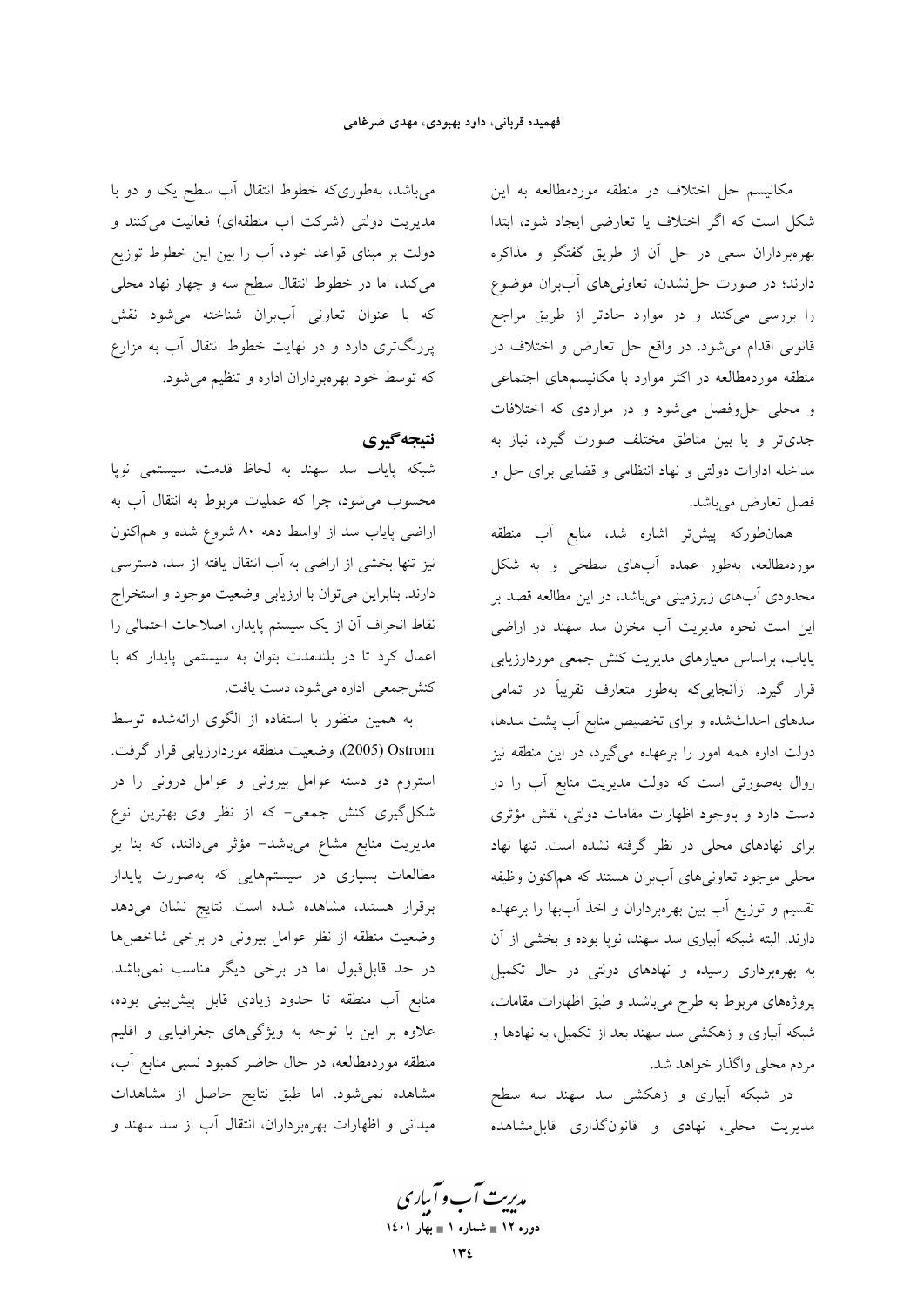در دسترس بودن آن منجر به افزایش تمایل کشاورزان به کاشت محصولات آبی، بهدلیل بازدهی بالاتر و همچنین كسب درآمد بيشتر، شده است. همچنين انتقال آب سد سهند و فراهمکردن آب موردنیاز کشاورزی، منجر به ایجاد انگیزه در کشاورزان سایر نقاط کشور که با محدودیت منابع أب مواجه شدهاند، گردیده و با افزایش مهاجرت کشاورزان به این منطقه، شاهد افزایش سطح زیر کشت بودهایم. علاوه بر این با تکمیل واحدهای سه، چهار و پنج این طرح، میزان بهرهبرداری از آب سد افزایش یافته و این موضوع میتواند بهعنوان زنگ خطری برای اً ينده محسوب شود.

یکی دیگر از عوامل بیرونی تأثیرگذار در شکل گیری کنش جمعی بهزعم استروم، ویژگیهای جامعه موردبررسی از لحاظ سطح سرمایه اجتماعی و یا به عبارتی میزان اعتماد بین افراد و میزان مشارکتجویی آنهاست. وضعیت دو زیرشاخص اعتماد و مشارکت در منطقه موردمطالعه، چندان مناسب نیست. سطح پایین سرمایه اجتماعی را میتوان در اظهارات کشاورزان مشاهده کرد به عنوان مثال یکی از کشاورزان اظهار می کند: "به هیچ کاری رسیدگی نمی کنند فقط می آیند آببها را بگیرند؛ کسی نیست بگوید با کدام مدرک تو مدیر تعاونی هستی؟ کی گفته تو مدیر تعاونی باشی؟ کی تو ر*ا انتخاب كرده؟*" يا در اظهارات ديگرى " حق*يقتش* دیگه هم نمی خواهم آب بها بلهم، وقتبی ما آب بها را می دهیم و این ها می برند برای خودشان خرج می کنند، می دهند ماشین می خرند، خونه می خرند، برای چه باید آب بها بدهم، من اين پول را مي دهم تو بايد به وظيفهات عمل کنی" یا در جواب به سؤالی در خصوص این که آیا تمایل دارید در طرح یکپارچهسازی اراضی مشارکت داشته باشید؟، جواب یکی از کشاورزان به این سؤال "له، كيفيت زمين هاي من خوب است، مي خواهند

زمینهای من را بگیرند و زمینهای بی کیفیت را به من بدهند"، فارغ از صحت و سقم این اظهارات، چنین مواضعی نشاندهنده پایینبودن احساس اعتماد و تمایل به مشارکت است. در صورت نبود اعتماد و روحیه مشارکتجویی در جامعهای امکان شکل گیری سیستمهای کنش جمعی کاهش مییابد. همان طورکه اشاره شد، یکی دیگر از مسائل مشاهدهشده در منطقه موردمطالعه، مهاجرت افراد غیربومی بهدلیل مساعدشدن شرایط برای کشاورزی میباشد. این مسأله نیز میتواند یکی از عوامل بالقوه کاهش سرمایه اجتماعی-بهدلیل تنوع و اختلاف فرهنگی ایجادشده، در آینده باشد.

وضعیت منابع آب منطقه موردمطالعه در حال حاضر از لحاظ پیشبینیپذیربودن در وضعیت مناسبی قرار دارد، اما این پایداری با توجه به اقدامات صورتگرفته در منطقه و آنچه گذشت، میتواند بسیار شکننده باشد. وابستگی اقتصاد بهرهبرداران منطقه به کشاورزی و در نتیجه آن به منابع آب، نیازمند اقدامهای بلندمدت بهمنظور كاهش اين وابستگي از طرق مختلف از جمله كاهش بار توسعه و اشتغال منطقه از دوش بخش کشاورزی و ایجاد فرصتهای مناسب اقتصادی و اشتغال در سایر بخشهای اقتصادی میباشد. البته این مشکل یکی از مشکلات اصلی در سطح کلان کشور میباشد که باید با توجه به فرصتها و استعدادهای مناطق مختلف حل وفصل شود.

مانند همه شبکههای آبیاری در سراسر کشور، حضور نهادهای دولتی در پایاب سد سهند نیز بسیار گسترده میباشد. تعیین الگوی کشت، میزان آبیاری، دورهای آبیاری و سایر مسائل اساسی مربوط به تنظیم و توزیع آب انتقال یافته از سد توسط نهادهای دولتی انجام شده و تقریباً هیچ مشارکتی از سوی جامعه محلی و حتى تعاونى هاى أببران درخصوص اين امور صورت نگرفته است، یا بهعبارتی فرصت چنین

مدبریت آب و آبیاری دوره ۱۲ ∎ شماره ۱ ∎ بهار ۱٤۰۱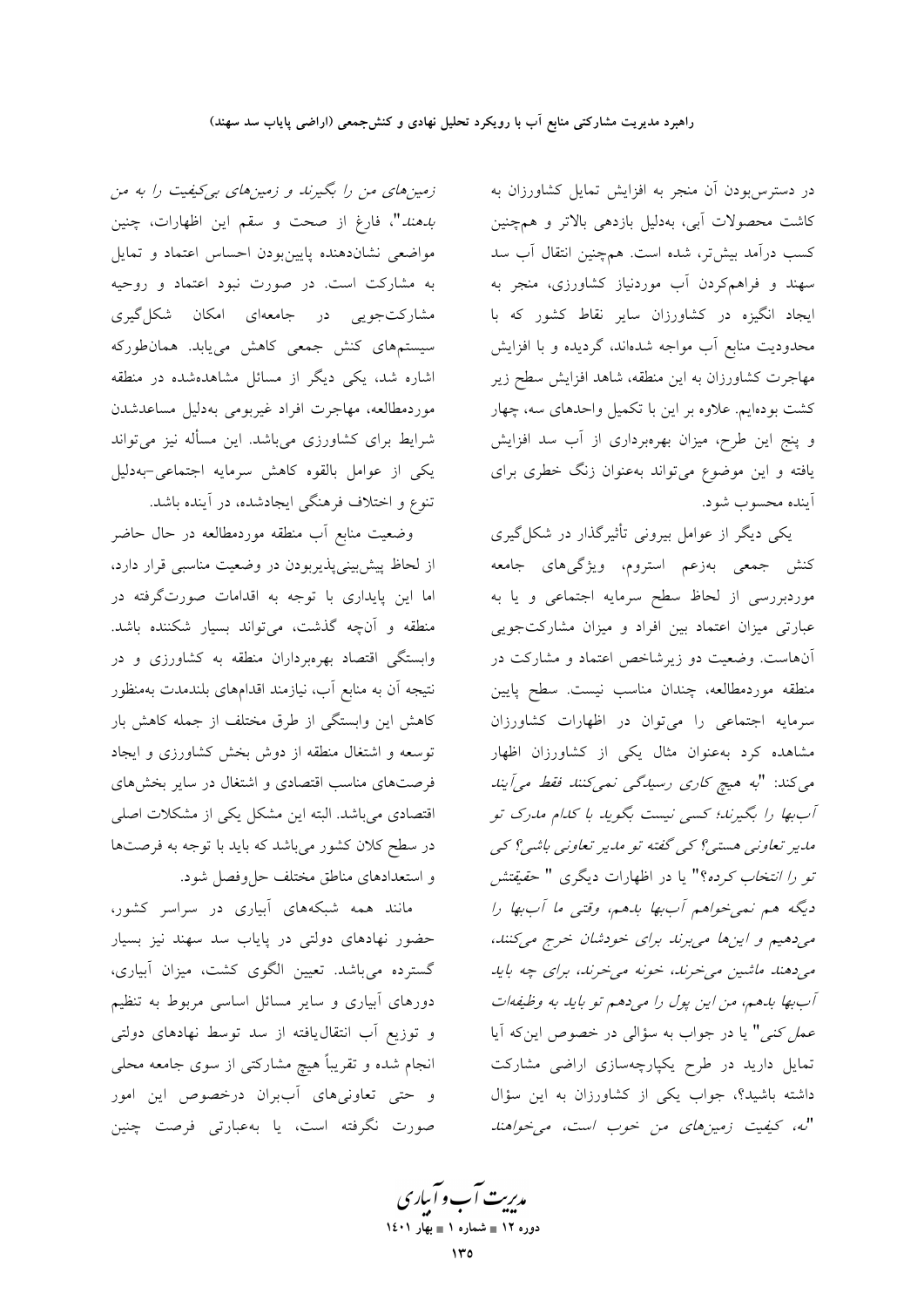مشاركتي نبوده است. علاوه بر اين حتى در سطح نهادهای دولتی نیز یکپارچگی و اقدام جمعی مشاهده نمی شود، تداوم عدم هماهنگی و یکپارچگی اقدامهای صورتگرفته توسط نهادهای دولتی منجر به هدررفت منابع و سرمایههای مادی، معنوی و اجتماعی خواهد شد.

در جمع بندی می توان اظهار داشت، در منطقه موردمطالعه جذابيت منابع أب بهدليل وابستگى معيشت کشاورزان به کشاورزی بسیار بالا است، این مسأله در صورتِ نبودِ چارچوبهای مناسب نهادی، میتواند سیستم منابع اّب منطقه را در جهتی هدایت کند که منجر به اتفاقی که گرت هاردین «تراژدی منابع مشترک»<sup>۱۰</sup> نامیده است، شود. طبق نتایج حاصل از مطالعه حاضر چارچوبهای نهادی سیستم منابع آب منطقه دارای خصوصیاتی به این شرح است؛ سیستم نظارتی بسیار ناکارآمد میباشد، مکانیسم مجازات متناسب با جرم و بازدارنده وجود ندارد، خسارتهای تحمیلی به بهرهبردارانی که همکاری نموده و قواعد را رعایت می کنند در صورت عدم همکاری دیگران بسیار بالا است، سه عاملی که بیان شد همگی در یک فرایند همافزا، اثر یکدیگر را تقویت میکنند و اگر روند به همین شکل ادامه یابد، شکل گیری کنش جمعی در منطقه موردمطالعه بعید بەنظر مىرىسد.

همانطورکه اشاره شد، طرح انتقال آب سد سهند به اراضی پایاب در مراحل ابتدایی خود قرار داشته و بررسیهای صورتگرفته در مطالعاتی مانند مطالعه حاضر می تواند برای بهبود وضعیت مدیریت پایدار منابع آب مفید باشد و مسئولان امر با اتخاذ تدابیری مسیر را برای دستیابی به کنش جمعی در آینده و همزمان با تکمیل طرح هموار سازند. در واقع نهادهای دولتی و مسئولین امر می توانند با مشارکتدادن جامعه محلی در تصمیم گیریها

با توجه به سطوح مختلف مشاركت، حس ارزشمندي را در آنها نهادینه کرده و منجر به ترغیب آنها به استفاده بهتر از منابع آب، تقويت حس مسئوليتپذيرى و مشارکت شوند.

ایجاد یک سیستم نظارت کارآمد در همه سطوح دخیل در شبکه پایاب سد سهند یکی از ضرورتهای اجتنابناپذیر میباشد که در کنار یک سیستم مجازات متناسب با تخلف و بازدارنده می تواند بخش عمدهای از موانع ايجاد كنش÷معي را رفع كند.

پیشنهاد دیگری که میتواند منجر به بهبود وضعیت منطقه شود، ایجاد حس نیاز در جامعه بهرهبرداران است، با اتخاذ راهکارهایی مانند آموزش، مشاهده و بازدید نمونههای موفق، می توان آنان را به ارائه درخواست همزمان با احساس نیاز ترغیب کرد. در صورت شکل گیری این احساس در جامعه محلی، آنها یاد می گیرند که اولاً برای دست یابی به خواستههایشان باید مشارکت کنند و ثانیاً بعد از دستLیابی به خواسته خود از آن محافظت کرده و نسبت به آن احساس مسئوليت كنند؛ در نهايت اين امر خود منجر به شکل گیری روحیه مشارکت و کنش جمعی خواهد شد.

یےنوشتھا

1. Common-Pool Resources 2. Open Access 3. Free riding 4. Zero contribution thesis 5. Collective Action 6. Nested Enterprises 7. Quasi-Voluntary 8. Purposive sampling 9. Limited Good 10. The tragedy of commons

تعارض منافع هيچگونه تعارض منافعي توسط نويسندگان وجود ندارد.

مدریت آب و آباری دوره ۱۲ ∎ شماره ۱ ∎ بهار ۱٤۰۱